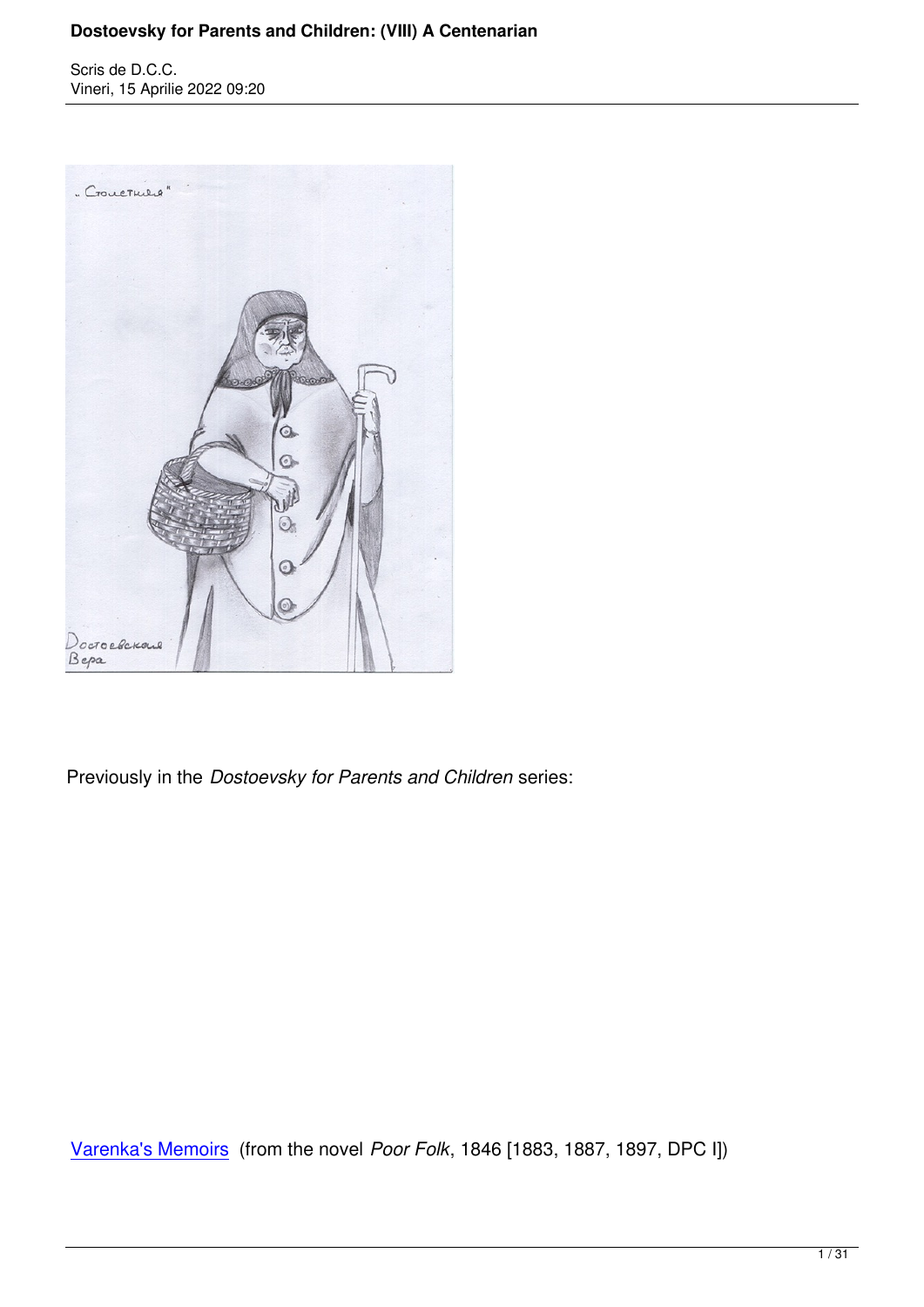An Honest Thief (from *Stories of a Man of Experience*, 1848 [suggested by the Introduction to the 1897 anthology, DPC V]

Nellie's Story (from *The Insulted and Injured*, 1861 [1883, 1887, DPC VI]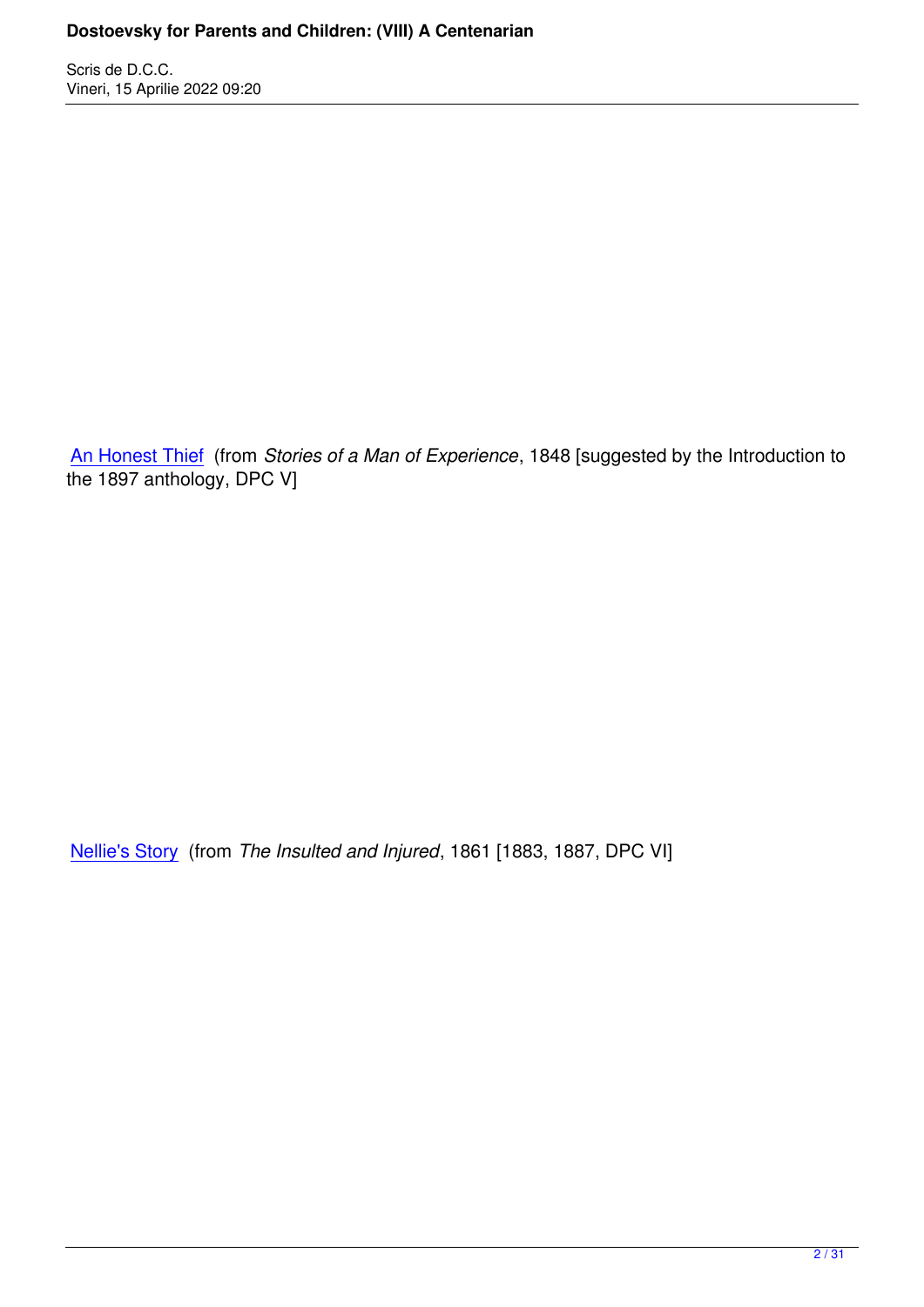At The Select Boarding School (from the novel *The Adolescent*, 1875 [1883, 1897, DPC II])

The Merchant's Story (from the novel *The Adolescent*, 1875 [1897, DPC IV])

A Little Boy at Christ's Christmas Tree (from *The Diary Of A Writer*, January 1876 [1883, 1897, DPC VII])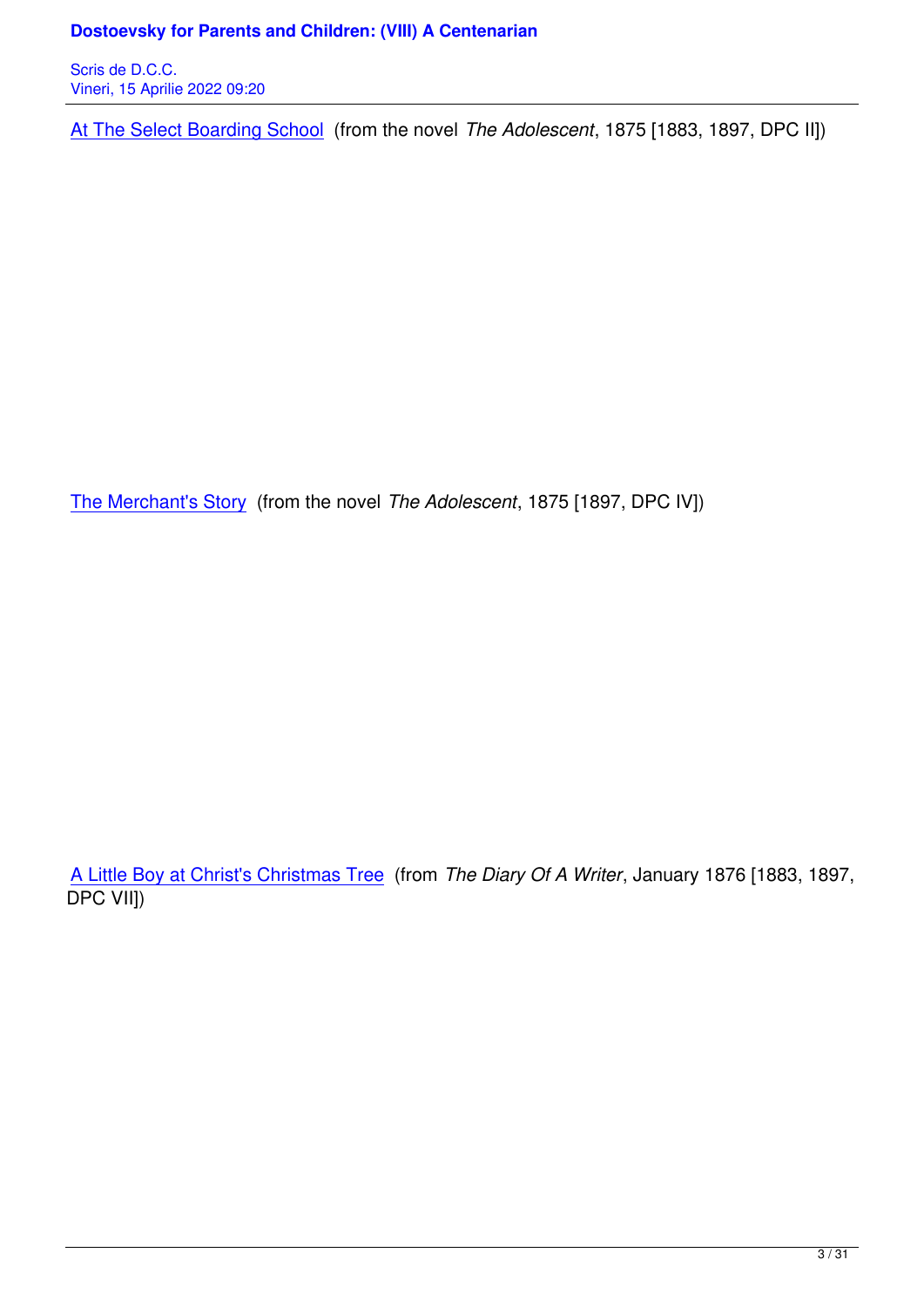The Peasant Marey (from *The Diary Of A Writer*, February 1876 [1883, 1897, DPC III])

{In square brackets we indicate the original Anna Grigorievna Dostoevskaya anthologies in which each story appeared, followed by its order of posting in the present *Dostoevsky for Parents and Children*

(DPC) collection. Thus [1883, 1897, DPC II] means the story appeared in the first (1883) and third (1897), but not in the second (1887) Anna Dostoevskaya anthology, and was the second in this series of postings. Please find

#### here

our brief introduction to the original

#### *Dostoevsky for Children*

[antho](https://karamazov.ro/index.php/ce-citim/716-dostoevsky-for-parents-and-children-i-varenkas-memoirs.html)logies, and to this English online version. The accompanying illustration comes from here

, and is attributed to Vera Dostoevskaya, the author's great-great-great-granddaughter, when she was twelve years old. It was part of a family project destined to bring out a new edition of [the o](https://archive.ph/0e8UM)riginal

#### *Dostoevsky for Children*

volume. We would love to learn what came out of it. If any of our readers know more, please share!}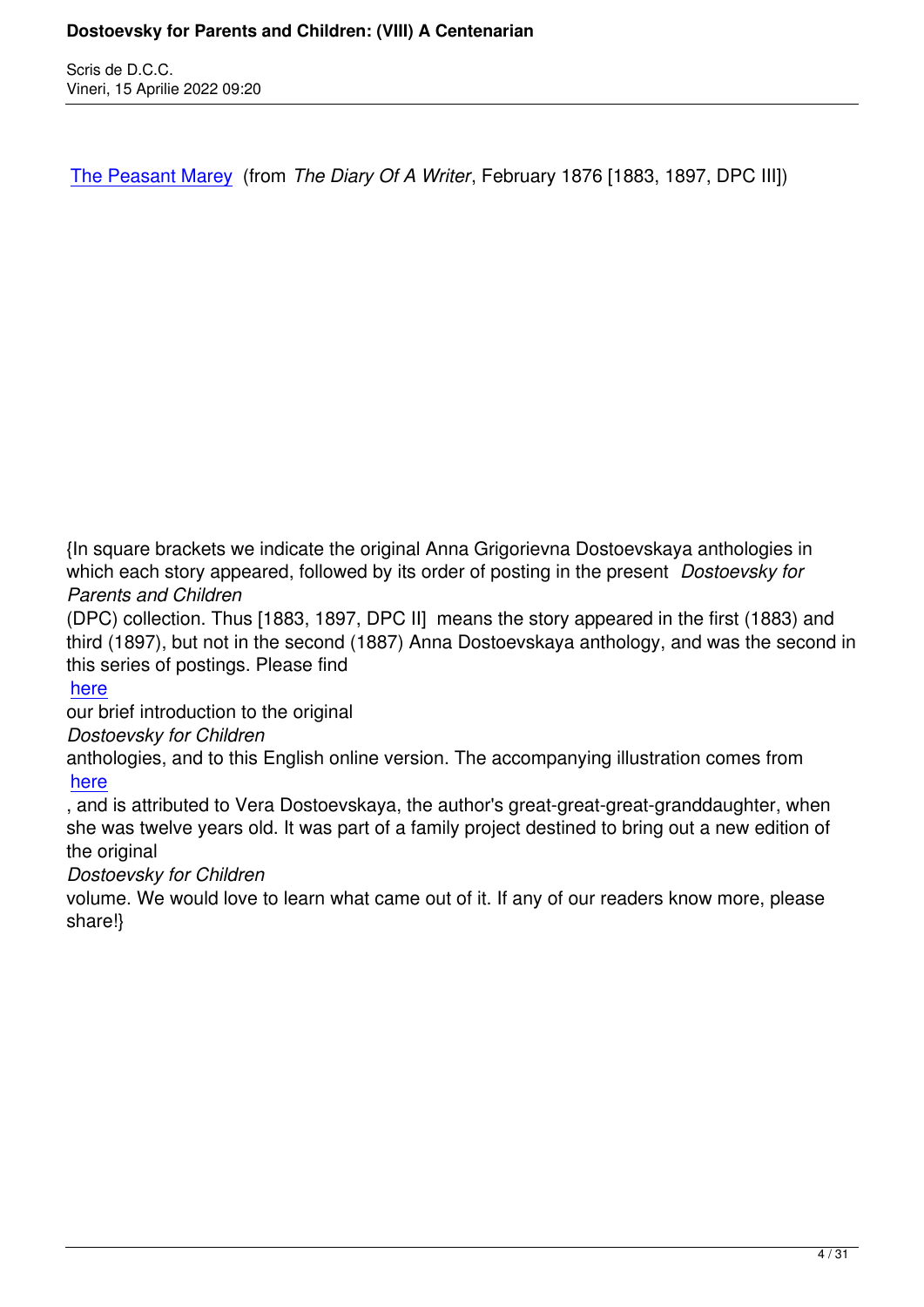Scris de D.C.C. Vineri, 15 Aprilie 2022 09:20

--//--

"The gentleman applies himself to the roots. 'Once the roots are firmly established, the Way will grow.' Might we not say that filial piety and respect for the elders constitute the root of Goodness?" (*The Analects*, Ed. Slingerland transl.)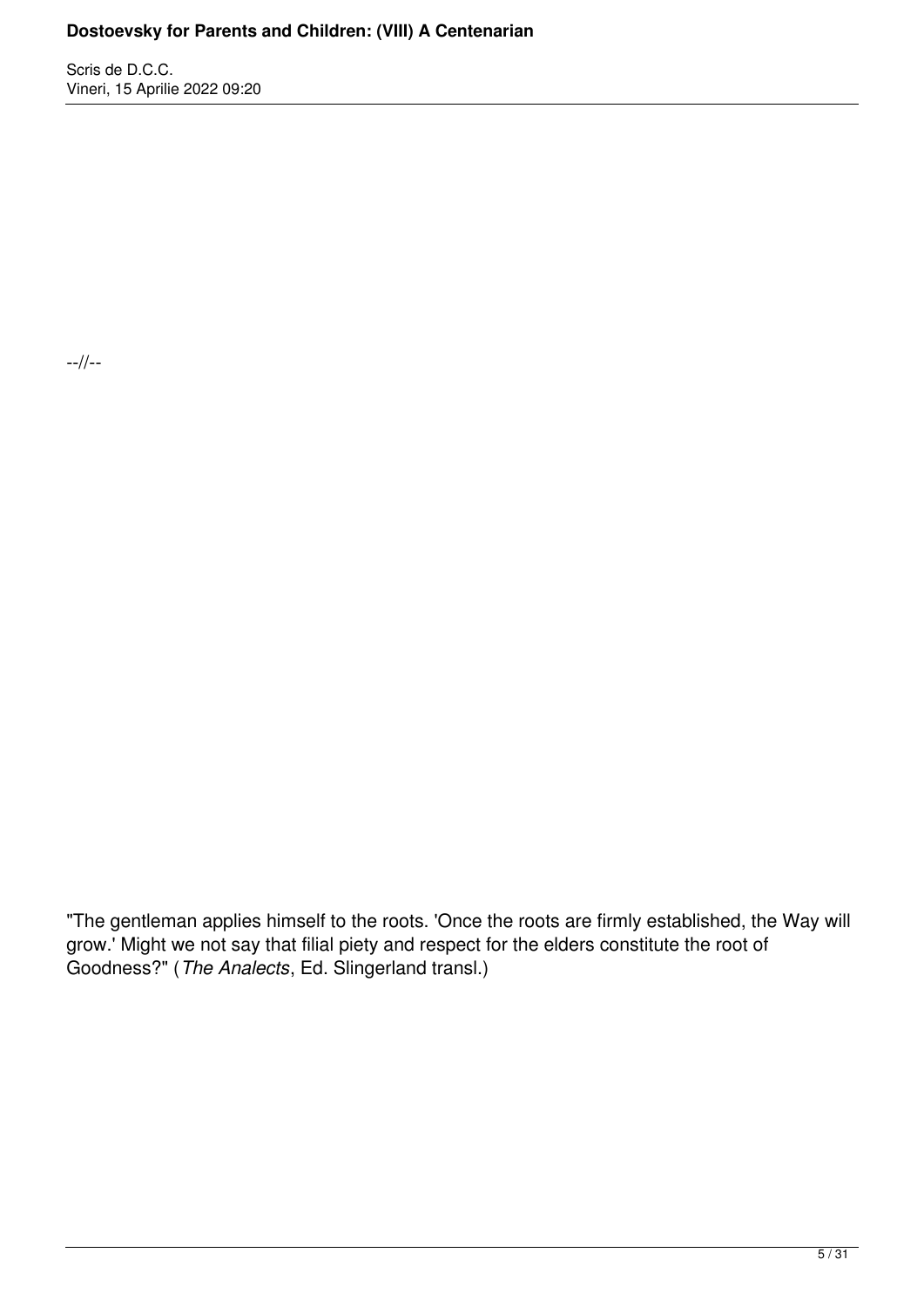No, it is not quite true that Dostoevsky never wrote about normal family life! Today we read a story ever so evanescent as to be almost instantly and ubiquitously forgotten, at least by modern eyes. A tribute to filial piety, and yes, to the memory of olden family values. It is the story of a gentle centenarian's repose, in the midst of her simple, but in their small bourgeois ways endearing family folk. An almost literal retelling of an accidental morning encounter of Anna, the author's wife, is followed by what the author (in spite of the delicacy of his writing, or because of it) seems to have meant as a somehow not so easily forgettable fiction, after all (see the story's conclusion, in the light of the fragment below). With " Moujik Marey " and " A Little Boy at Christ's Christmas Tree

", "A Centenarian" is one of the three stories from the

*Diary of a Writer*

[that he explicitly mentioned to h](index.php/ce-citim/722-dostoevsky-for-parents-and-children-vii-a-little-boy-at-christs-christmas-tree.html)is wife, in view a "children's boo[k". Its meaning](http://www.karamazov.ro/index.php/dostoievski/718-dostoevsky-for-parents-and-children-iii-the-peasant-marey.html) in

**Russia** 

today

could

[be](https://archive.ph/8OhmS#selection-589.0-589.70)

[even le](https://edwardslavsquat.substack.com/p/yes-russia-is-complicit-in-the-great?s=r)ss obvious than it was in Dostoevsky's already morally sagging times (as he saw them). [Or](https://edwardslavsquat.substack.com/p/slaughterhouse-russia?s=r) 

**[We](https://edwardslavsquat.substack.com/p/they-were-simply-killed-brazen-butchery?s=r)st** of

it

[,](https://archive.ph/gihNM#selection-6361.312-6361.575)  [or](https://off-guardian.org/tag/elderly/) 

[E](https://off-guardian.org/tag/nursing-homes/)ast

of

[it](https://archive.ph/49klY)

[.](https://archive.ph/gVTUF)  [But](https://archive.ph/WrqH1) the ancients still give us a reading key (above), as does the author himself: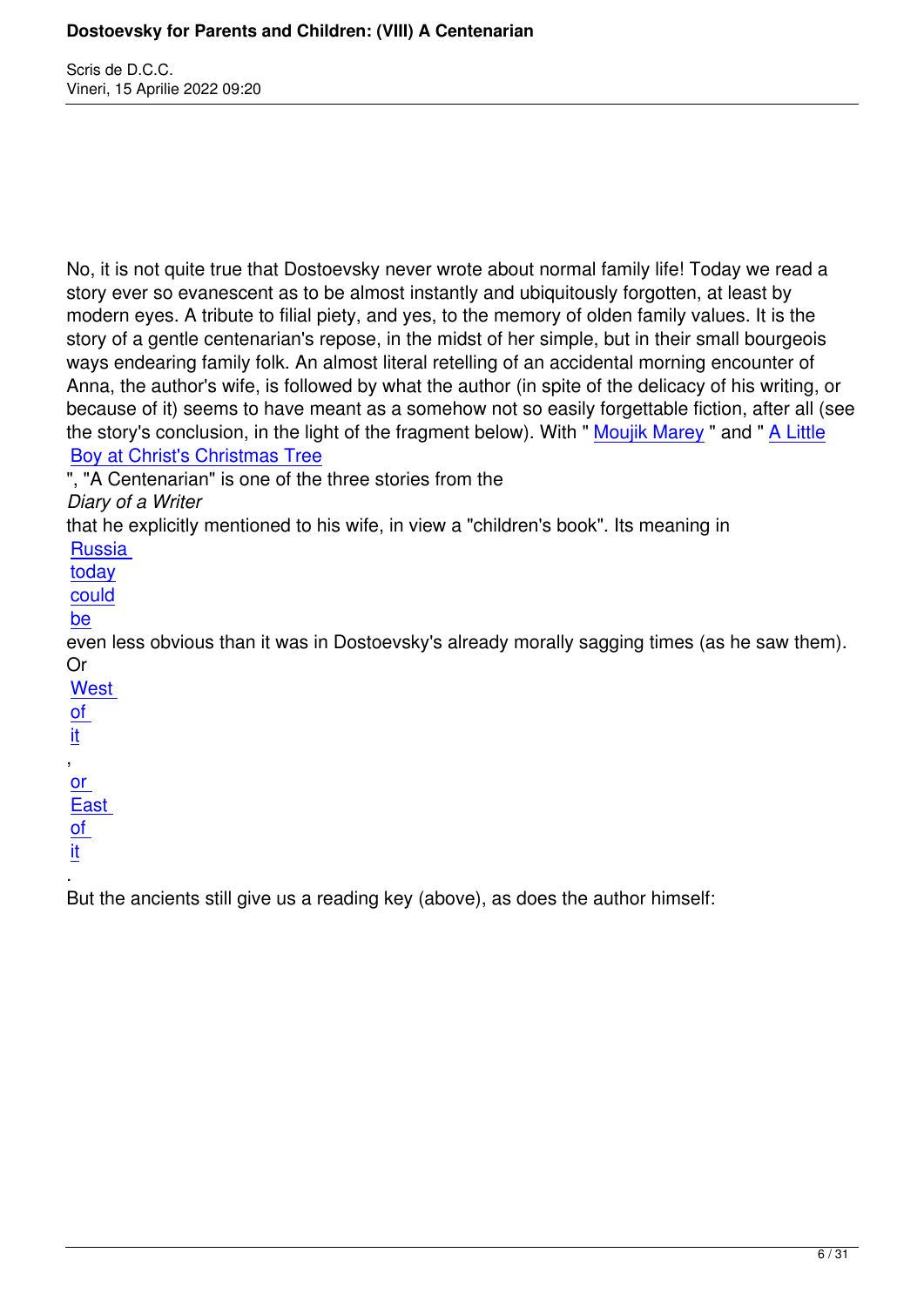"

"You must know that there is nothing higher and stronger and more wholesome and good for life in the future than some good memory, especially a memory of childhood, of home. People talk to you a great deal about your education, but some good, sacred memory, preserved from childhood, is perhaps the best education. If a man carries many such memories with him into life, he is safe to the end of his days. And if one has only one good memory left in one's heart, even that may sometime be the means of saving us."(*The Brothers Karamazov*, from "Ilusha's Funeral. The Speech At The Stone", C. Garnett transl.)

Conversely, from a Dostoevskian perspective, what might come \_after\_ the passing away of filial piety and the memory of good family ways? Here, here, and here are Eastern Orthodox perspectives that Fyodor Mihailovich might not have found so surprising. But then, like a repenting prodigal son left down here without a home, he might have added: "When my father and my mother forsake me, then the Lord will take me up!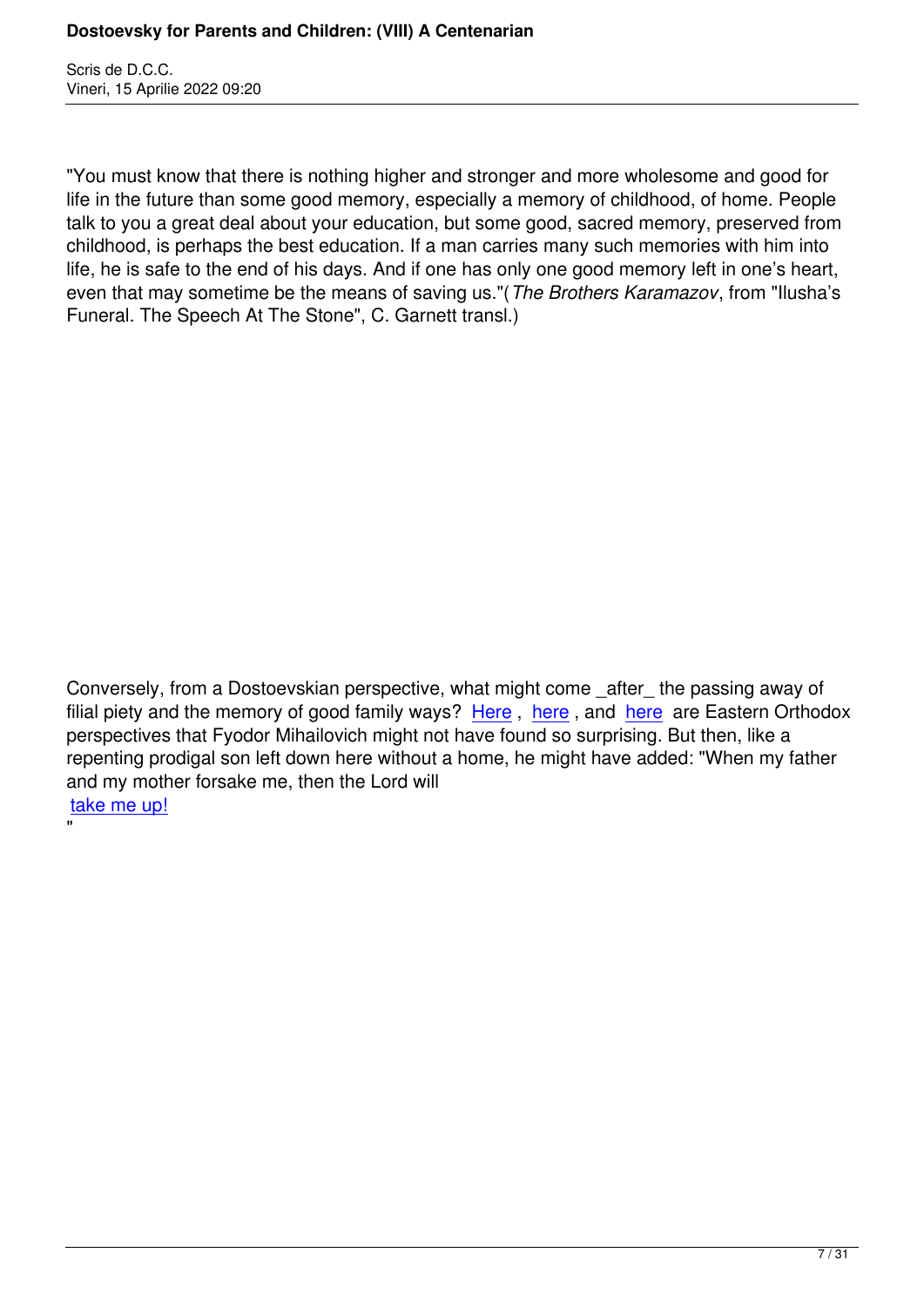Scris de D.C.C. Vineri, 15 Aprilie 2022 09:20

\*\*\*

F.M. Dostoevsky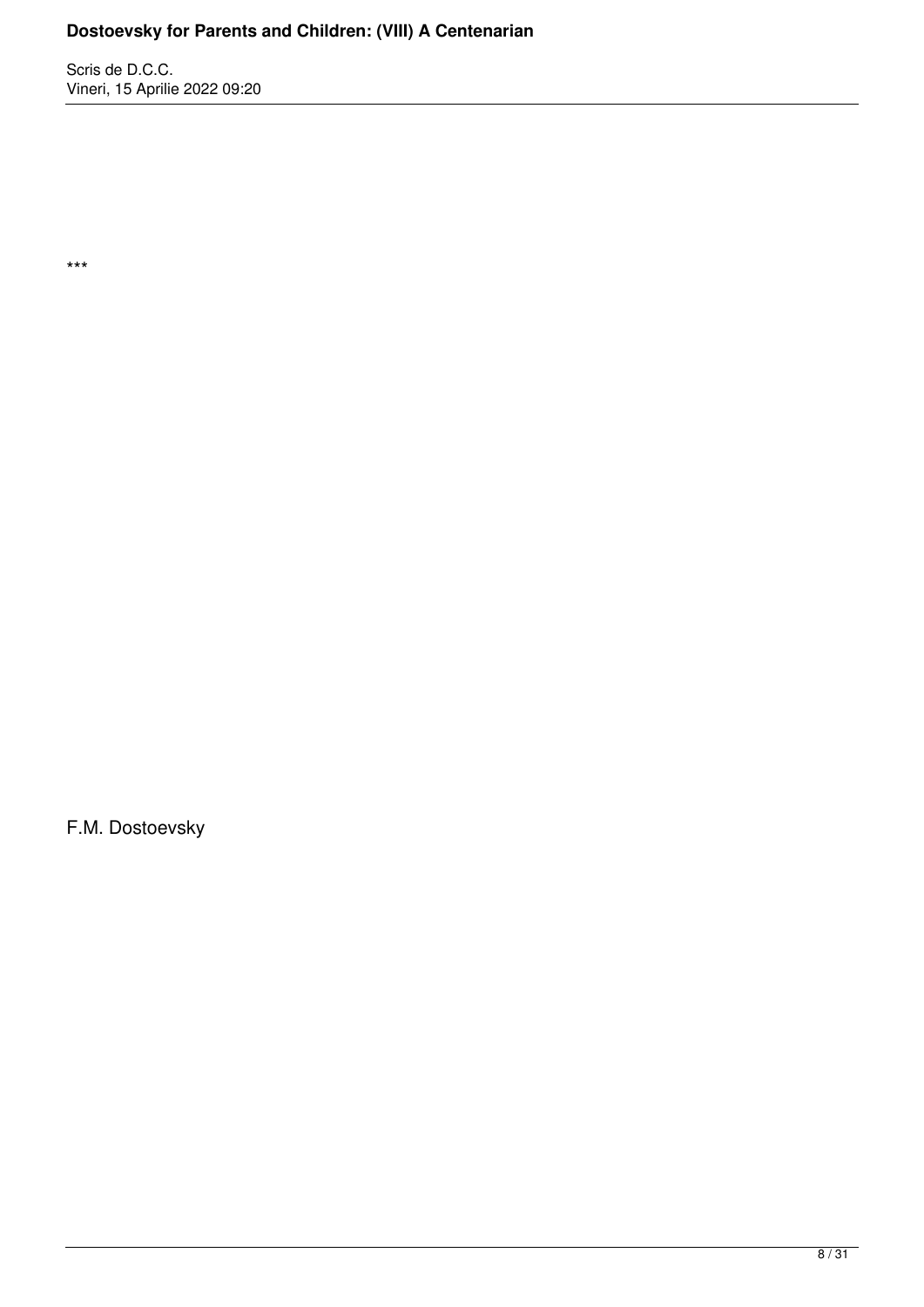### A CENTENARIAN

(from *The Diary Of A Writer*, March 1876; Boris Brasol transl., 1919; Russian original here )

"That morning I was much too late" - a lady was telling me the other day - "and I left home almost at noon, and, as if on purpose, there was a heap of things I had to attend to. On Nikolaievskaia Street I had to make two calls, one not far from the other. First -at an office; and at the very gate of the building I met that little old woman; she seemed to me so very old and stooping, with a walking cane. Still I could not guess her age. She came up to the gate and, right there in a corner, she sat down on the porter's bench - just for a little rest. However, I walked by, merely glancing at her.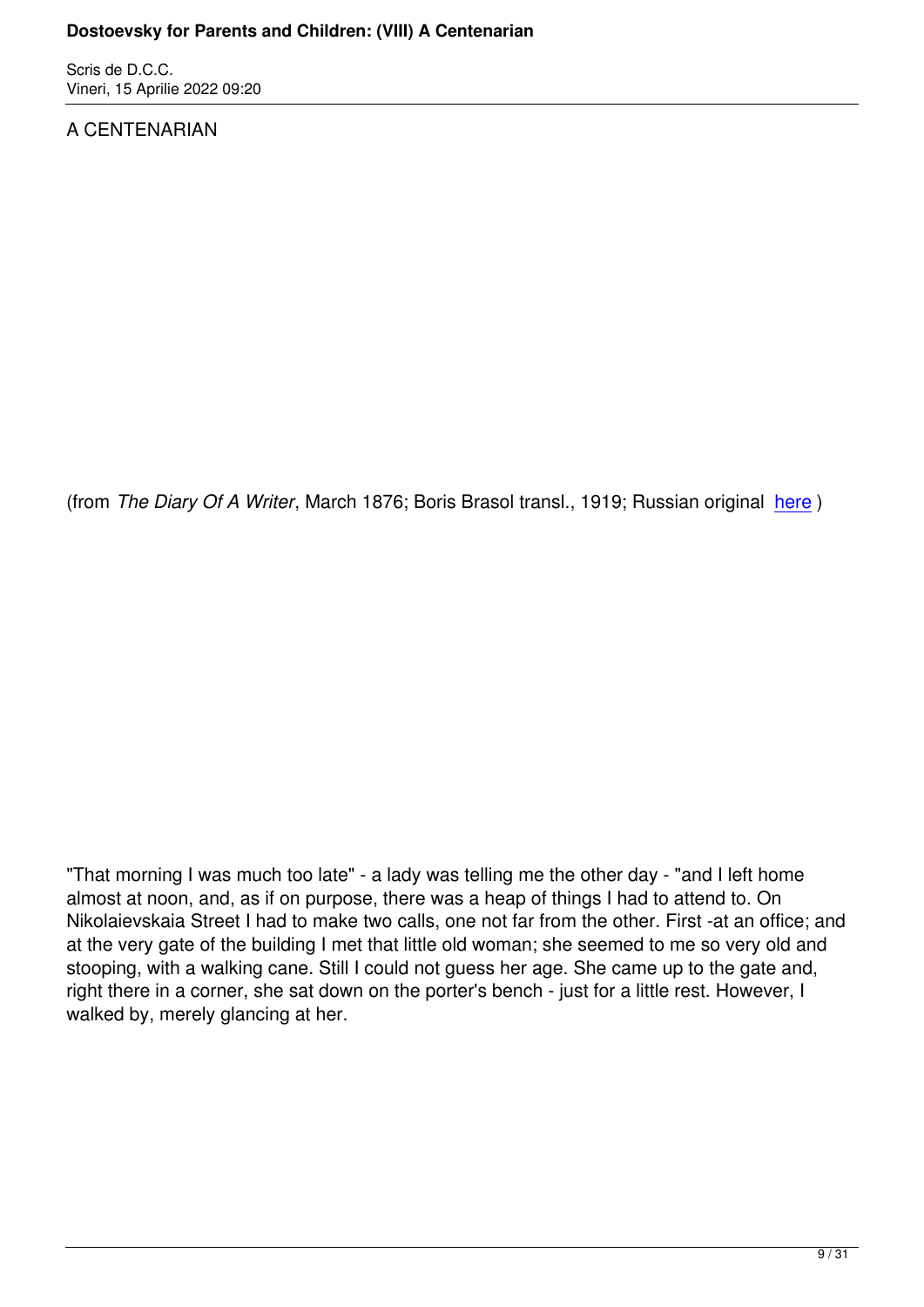"Some ten minutes later I left the office, and only two houses farther down there is a store, where last week I had ordered a pair of shoes for Sonia, and, taking this opportunity, I went to fetch them. Now, the little old woman was sitting on the bench at the gate of this house, and she was looking at me. I smiled at her, walked into the store and took the shoes. Well, this took three or four minutes, and I proceeded farther, in the direction of the Nevsky. - Lo! there, again, is my old woman, at a third building, also near the gate, but not on a bench - there was none at this gate - but seated snugly on a projection. Willy-nilly, I suddenly stopped in front of her: why -the thought came to me- does she seat herself at every house ?

" 'Are you tired, little old woman ?' - I asked her.

" 'I 'm getting tired, dearie; I feel tired all the time. It's warm - I ponder - sun is shining; why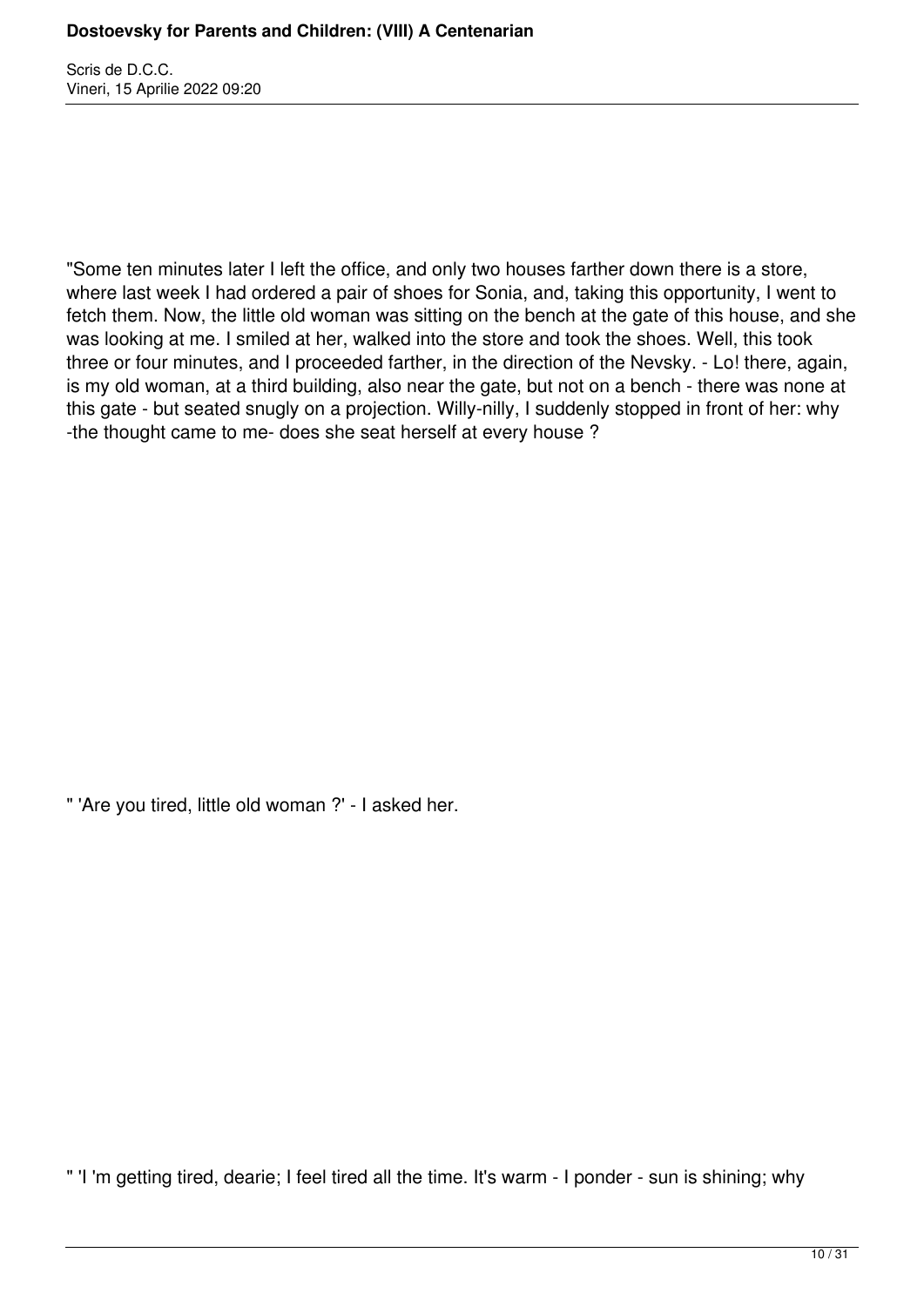Scris de D.C.C. Vineri, 15 Aprilie 2022 09:20

shouldn't I go for dinner to my granddaughter's?'

" 'So you're going to have dinner, good woman?'

" 'To have dinner, dear, to have dinner.'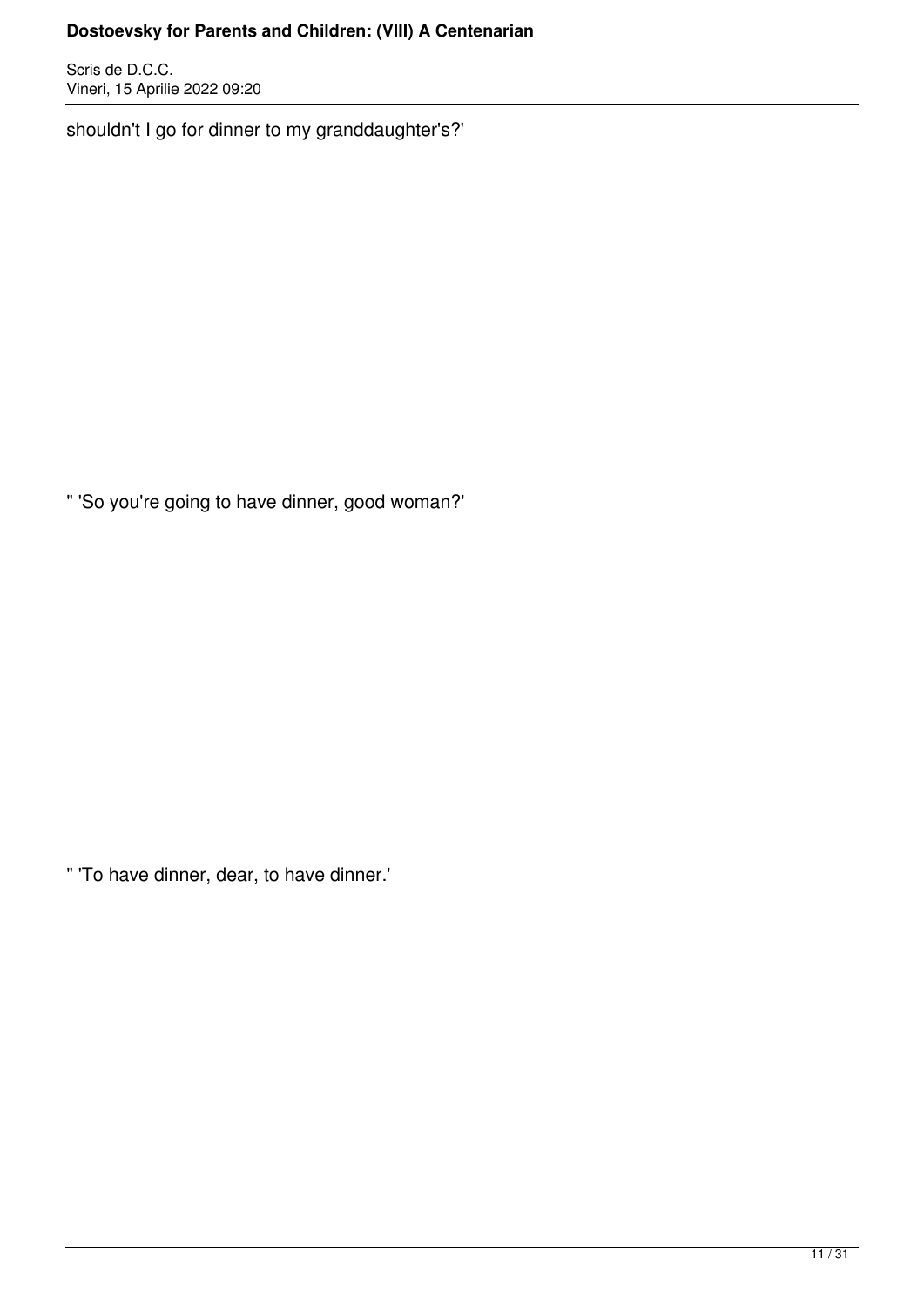" 'But this way you'll not get there.'

" 'No, I'll get there; see, I walk a few steps, and then I rest myself; afterwards I get up and again start going.'

"I looked at her and became very curious. The woman - a tiny, neat, old little creature, wearing old clothes - probably one of the commonalty - with a small cane; her face pale, yellow, the skin drying on the bones; colorless lips - a regular mummy; but she sits and keeps smiling, and the friendly sun is shining straight on her.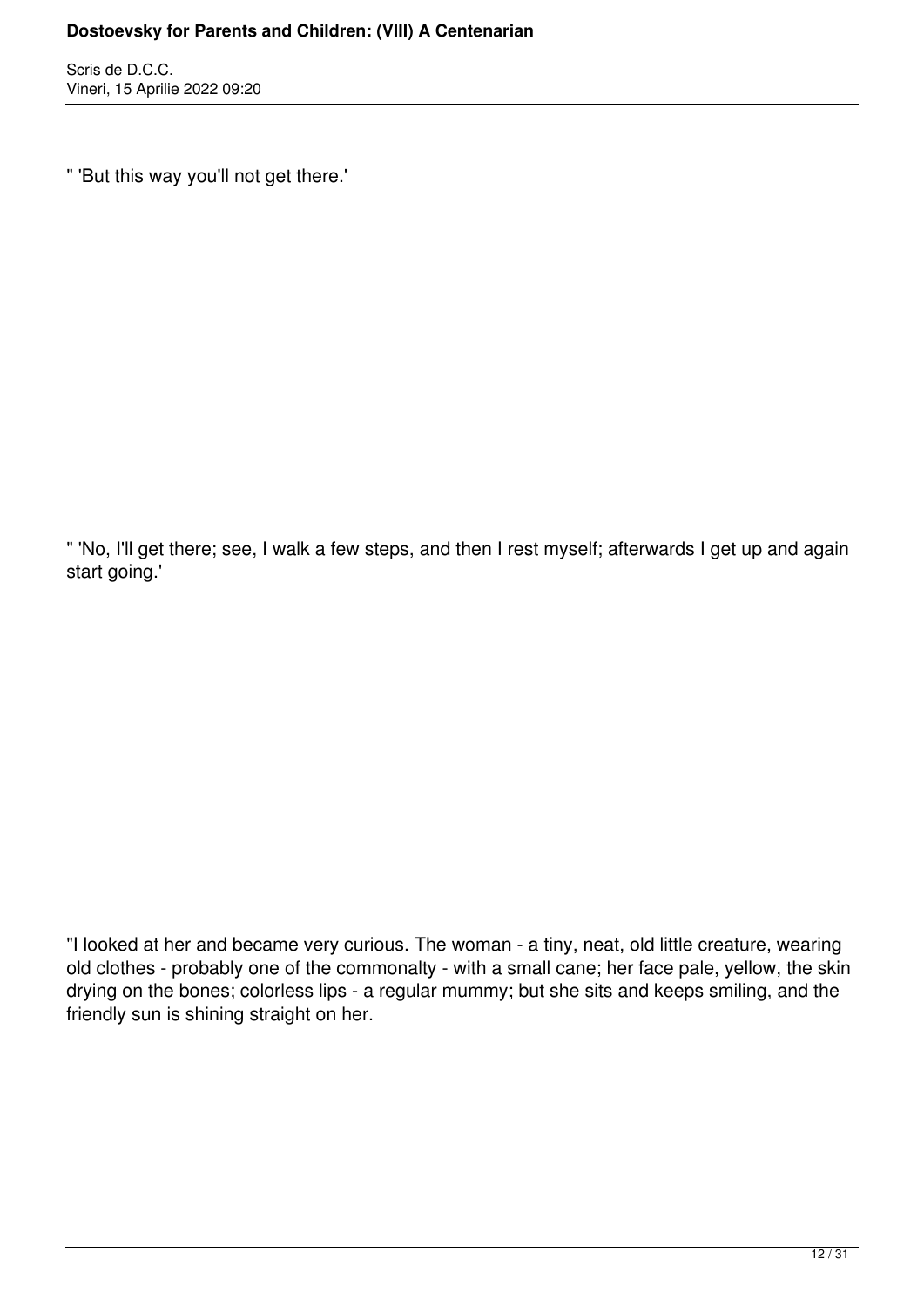" 'Probably, you are very old, little grandmother?' I asked her, jestingly, of course.

" 'Hundred and four, darling; I 'm only (she said jokingly) a hundred and four years old. . . . And where are you going?'

"And she looked at me and laughed. Probably , she was glad that there was someone to talk to; but that curiosity as to where I was going seemed, to me, strange in a centenarian.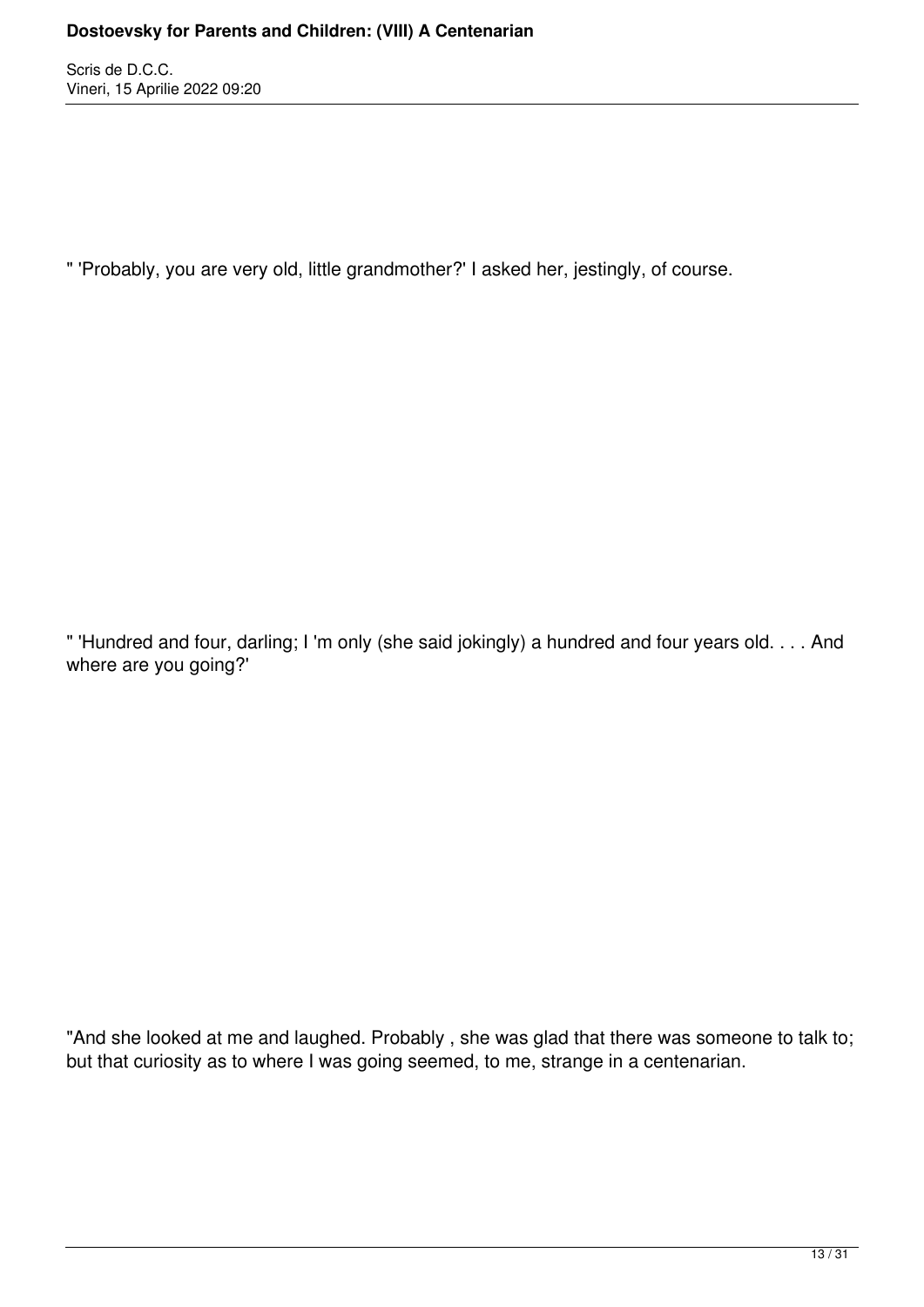" 'See, grandmother' - said I, laughing too - 'I called at the store for these shoes for my girl, and now I am taking them home.'

" 'Look, what tiny bits of shoes they are; yours is a little girl? That's good. Any other children?'

"And she kept on laughing and looking at me. Her eyes were dim, almost lifeless eyes, and yet a warm ray, as it were, radiated from them.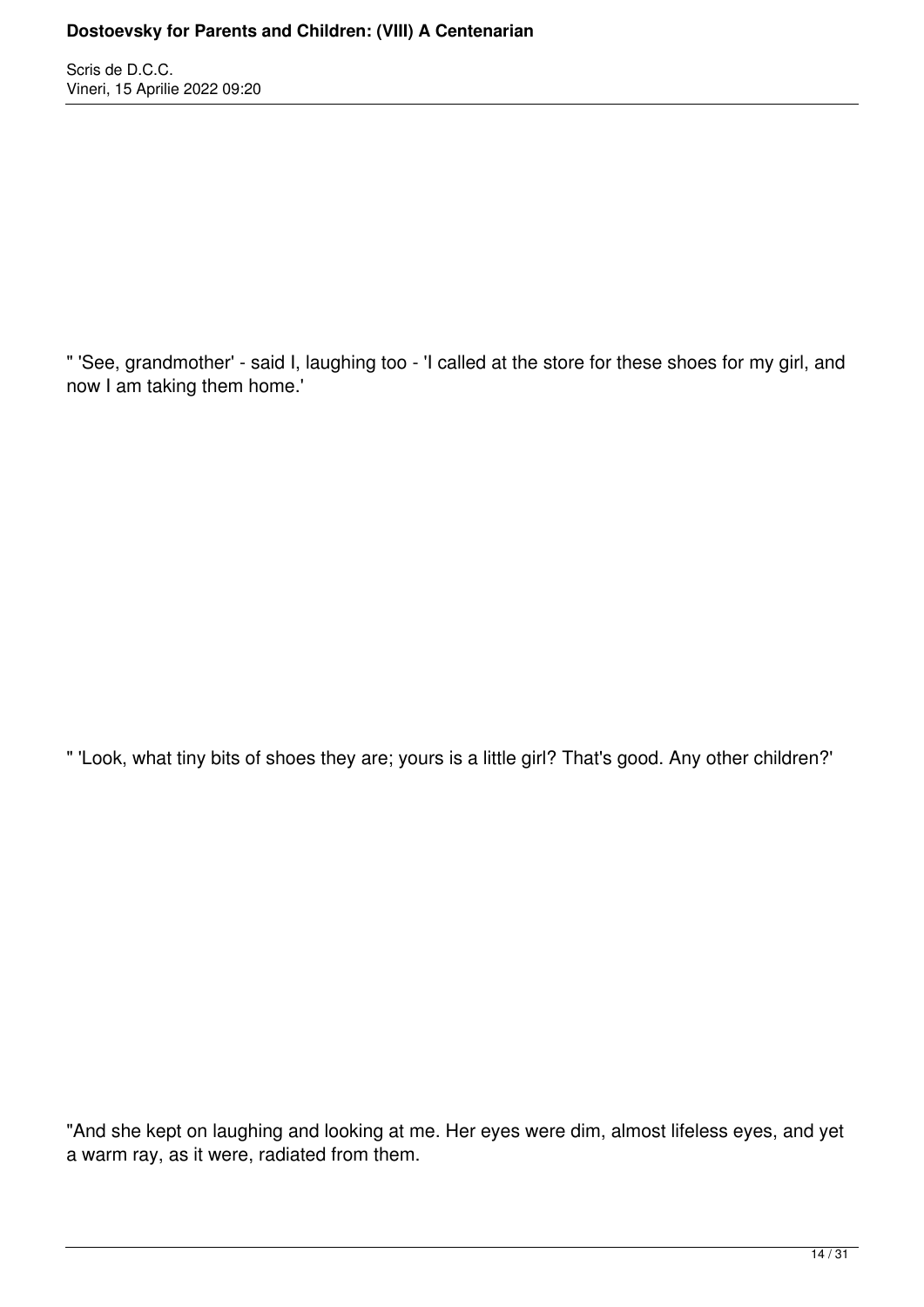" 'Grandmother, won't you please take five kopecks; buy yourself a loaf of white bread' - said I, handing her the coin.

" 'Why should you be offering me five kopecks ? -Well, thanks, I 'll take your money!'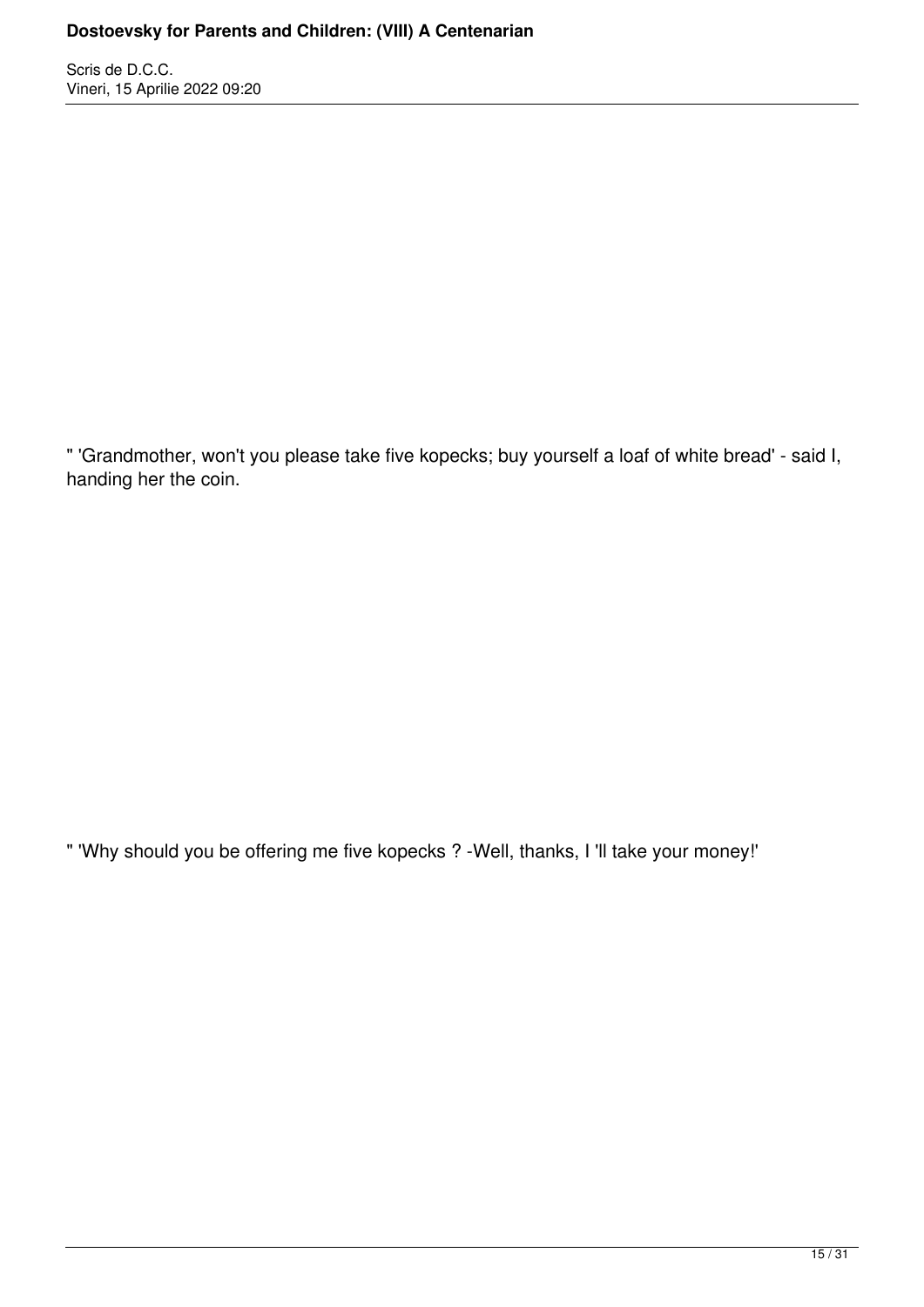Scris de D.C.C. Vineri, 15 Aprilie 2022 09:20

" 'Take it, grandmother, don't mind it.' -She took it. One could see that she was not begging, that she had not been reduced to that state, and she accepted my money so gracefully -not at all as if it were charity, but somehow as from mere politeness or because of kindheartedness. However, this may have pleased her, since who would start conversing with an old woman? Whereas now someone is not only talking to her but taking tender care of her.

" 'Well, good-bye, grandmother' - I said. 'Reach your destination in good health.'

" 'I shall, dearie - I shall. And you go along to your granddaughter!' - said the old woman, losing the thread of our conversation and forgetting that I had a daughter and not a granddaughter. Apparently she must have been thinking that everybody had granddaughters.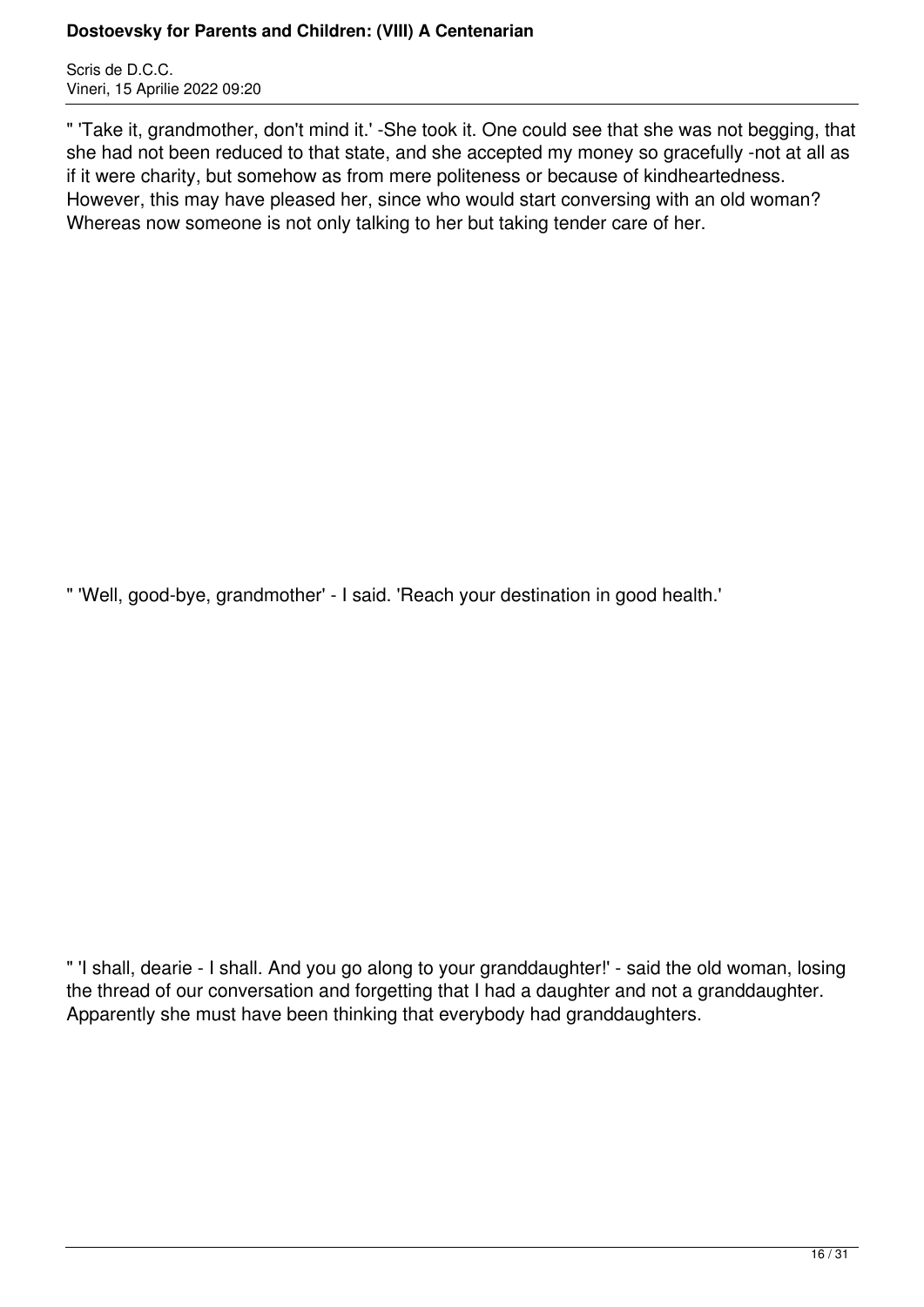"I started going, and turned to look at her for the last time. l saw her getting up slowly, with difficulty; she tapped her cane and crawled along the street. Perhaps, ten times more would she repose herself before she finally nached her folks 'for dinner.' And whither does she go to dine? Such a strange little old woman!"

That morning I had listened to this story - why, not even a story, but some sort of an impression of meeting a centenarian (in truth, when does one meet a woman centenarian, especially a woman so full of spiritual life?) - and I forgot all about it. Only, late at night, having read a magazine article and having put aside that periodical, I suddenly recalled that old woman, and promptly put the finishing touches to the picture of how she had reached her folks for dinner. And there emerged another, maybe quite plausible little picture.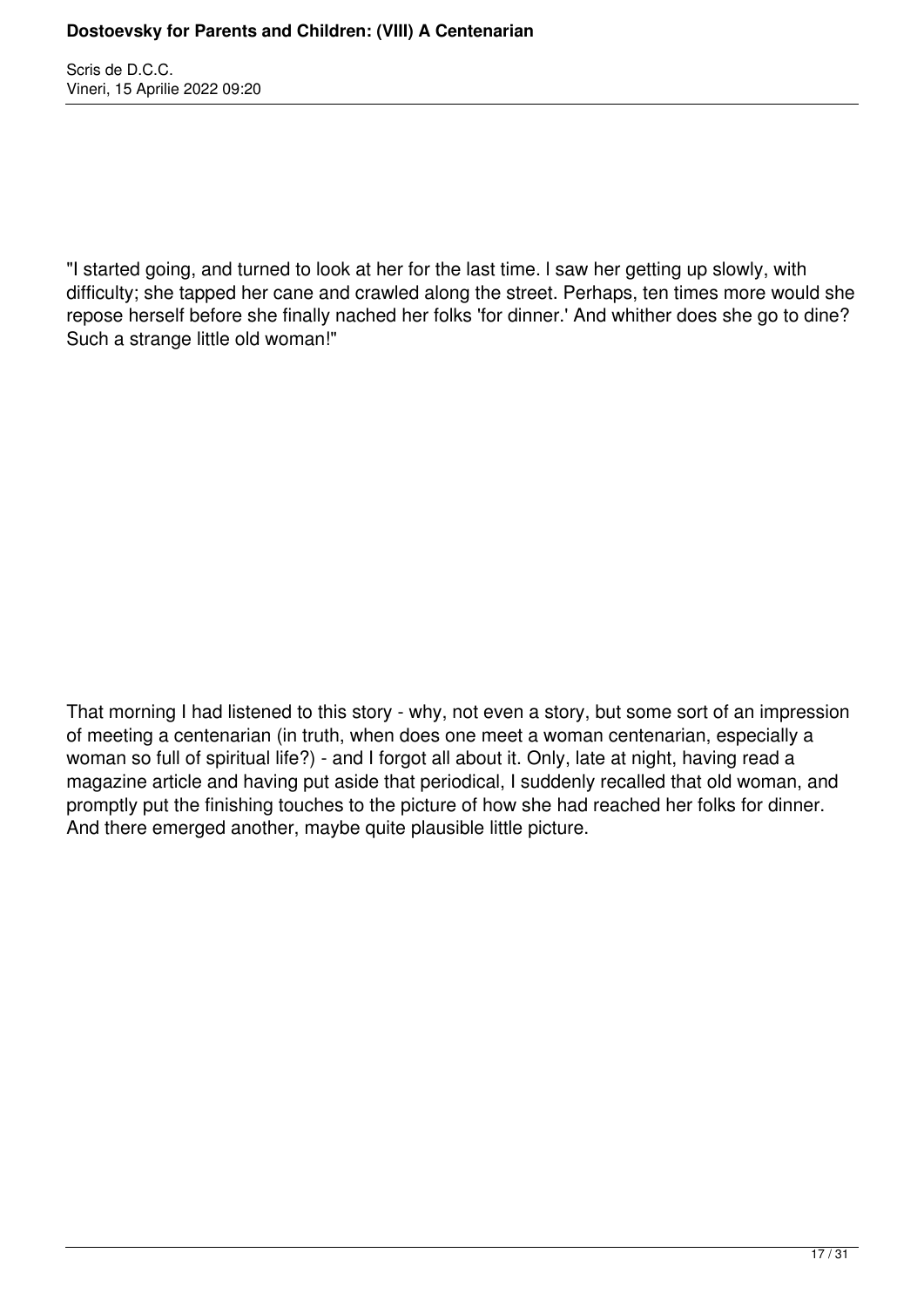Scris de D.C.C. Vineri, 15 Aprilie 2022 09:20

Her granddaughters - perhaps even great-granddaughters, but all the same she called them "granddaughters" - are probably some artisans and, naturally, married women; otherwise, she would not be calling on them for dinner; they are living in a basement, or maybe renting some barber shop; they are poor people - this stands to reason -and yet they are subsisting and keeping their home in good order. She dragged herself up to them, possibly sometime after one o'clock. She wasn't expected; even so, they greeted her rather cordially.

"There she is, Maria Maximovna; come in, come in; be welcome, God's servant!"

The old woman walks in, with a little laugh; the doorbell continues to ring - long, sharply, in a thin tinkle. Her granddaughter is, most probably, the wife of that barber, while he is not yet an old man - a man of thirty - five or thereabouts, as steady as his trade, even though that trade is a frivolous one; of course, he is wearing a suit as greasy as a pancake - is it because of the pomade? -I can't tell, but I have never seen "barber-surgeons" looking otherwise; and also the collars of their coats invariably look as if they had been rolled in flour. Three youngsters - a boy and two little girls - came running in a jiffy to their great-grandmother. Usually, such all too old little women are somehow on intimate terms with children; they themselves become spiritually akin to children - sometimes to the very dot. The old woman seated herself. Maybe a guest or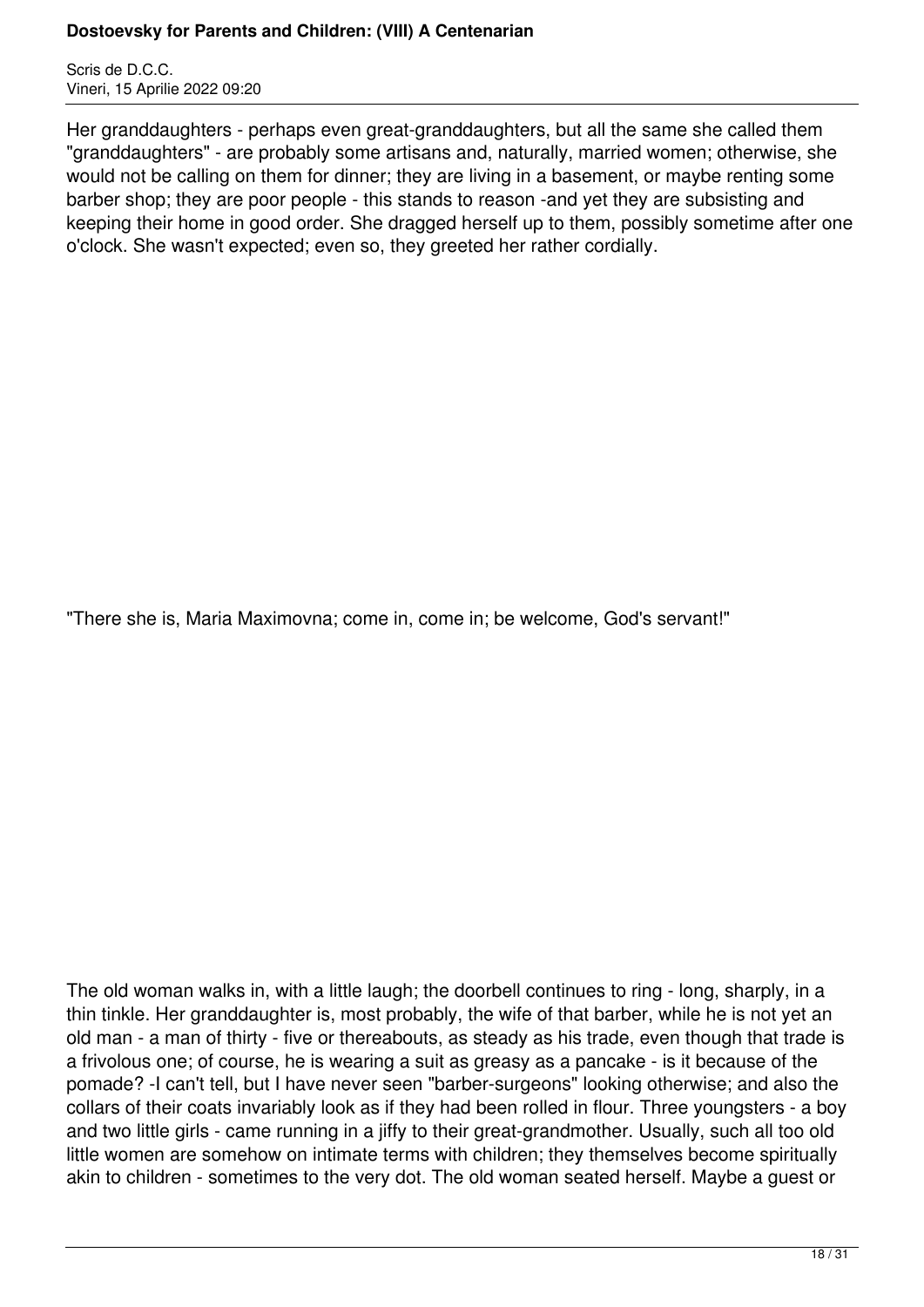Scris de D.C.C. Vineri, 15 Aprilie 2022 09:20

someone calling on business - a man of about forty, an acquaintance - was about to leave the host. Besides, a nephew - the sister's son, a lad of seventeen - is staying with them for a while; he hopes to find a job in some printer's shop. The old woman crosses herself, and sits down, looking at the guest.

"Oh, I'm tired! Who's this with you?"

"You mean me?" - says the guest, laughing. "Now, Maria Maximovna, is it possible you didn't recognize me? Only two years ago - don't you remember ? - we'd been planning - you and I - to go to the woods after golden-brown mushrooms?"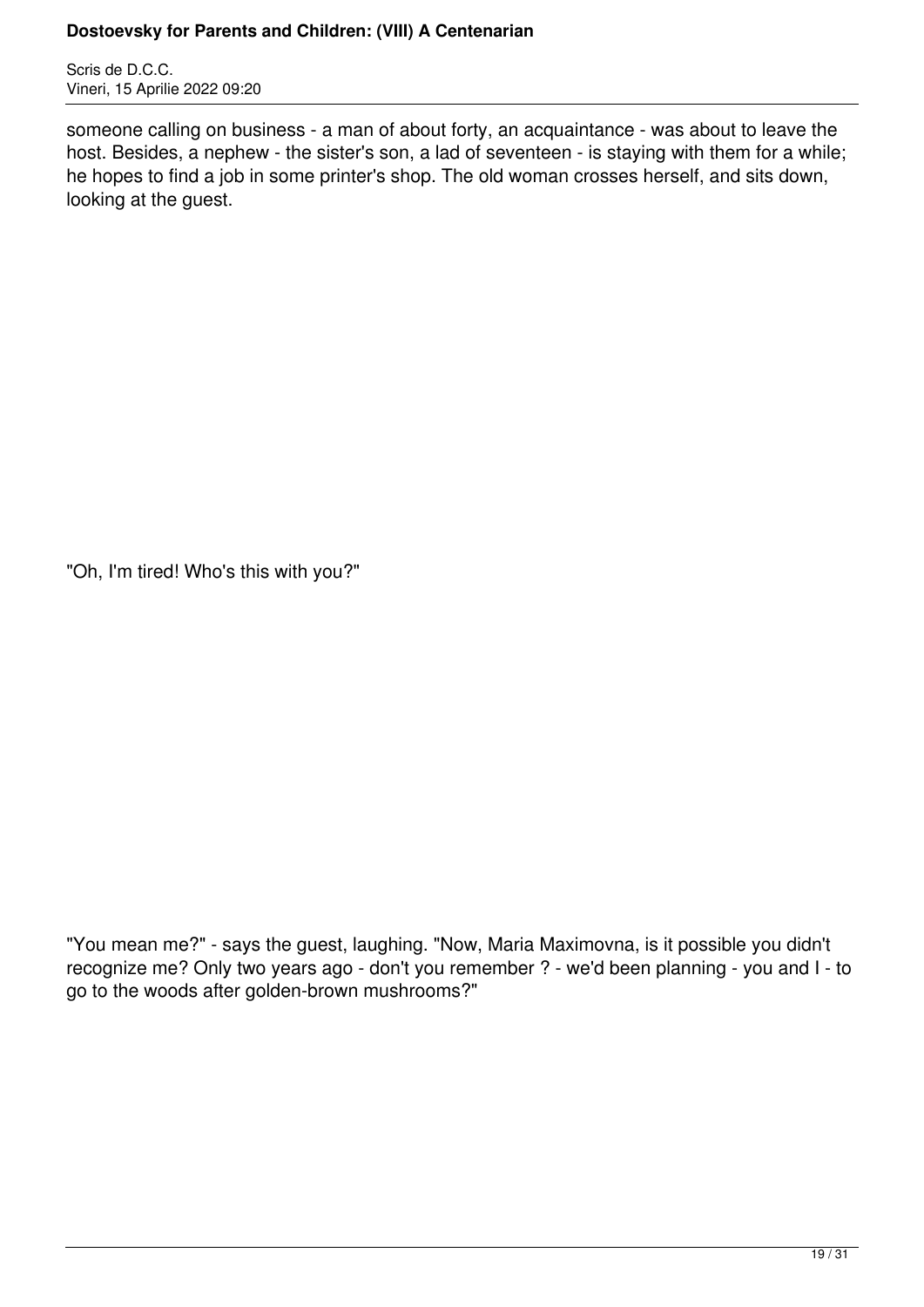"Oh, yes, now I know who you are, you teaser! I remember you; only I forgot your name; but I remember. Oh, how tired I am!"

"Now, Maria Maximovna, esteemed old woman, I meant to ask you, why don't you grow at all ?" - the guest continues to joke.

"Go on!"-laughs the grandmother, apparently pleased, however.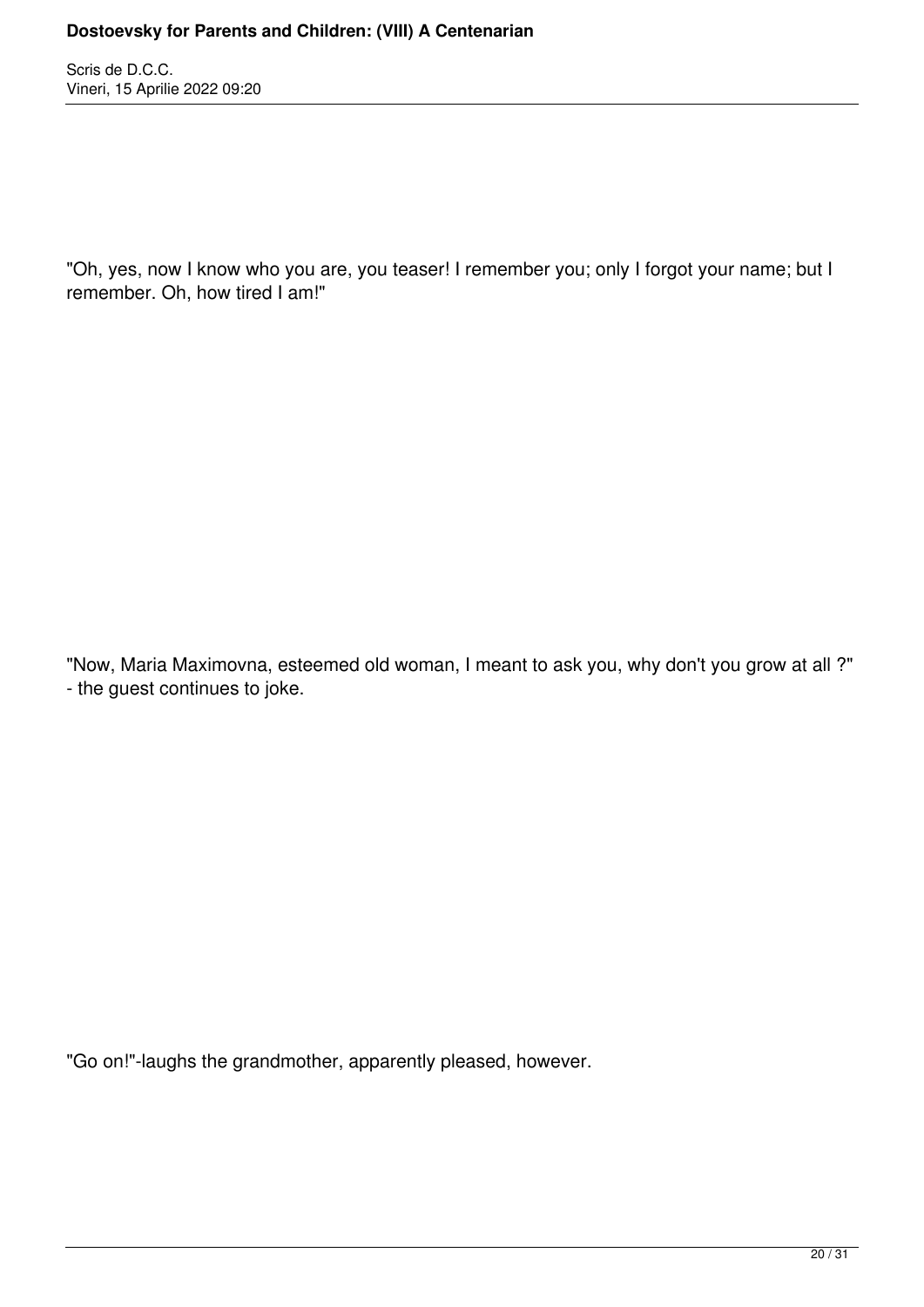"Maria Maximovna, I'm a good fellow."

"And it's nice to speak to a good fellow. Oh, mother, I'm always out of breath. I see you've already sewn Serejenka's overcoat." - She points at the nephew.

The nephew, a chubby and healthy young urchin, gives a broad smile and comes up closer; he is wearing a brand-new, gray overcoat and, as yet, he is unable to put it on with an indifferent air. Indifference will come only in a week maybe, but now every minute he keeps looking at the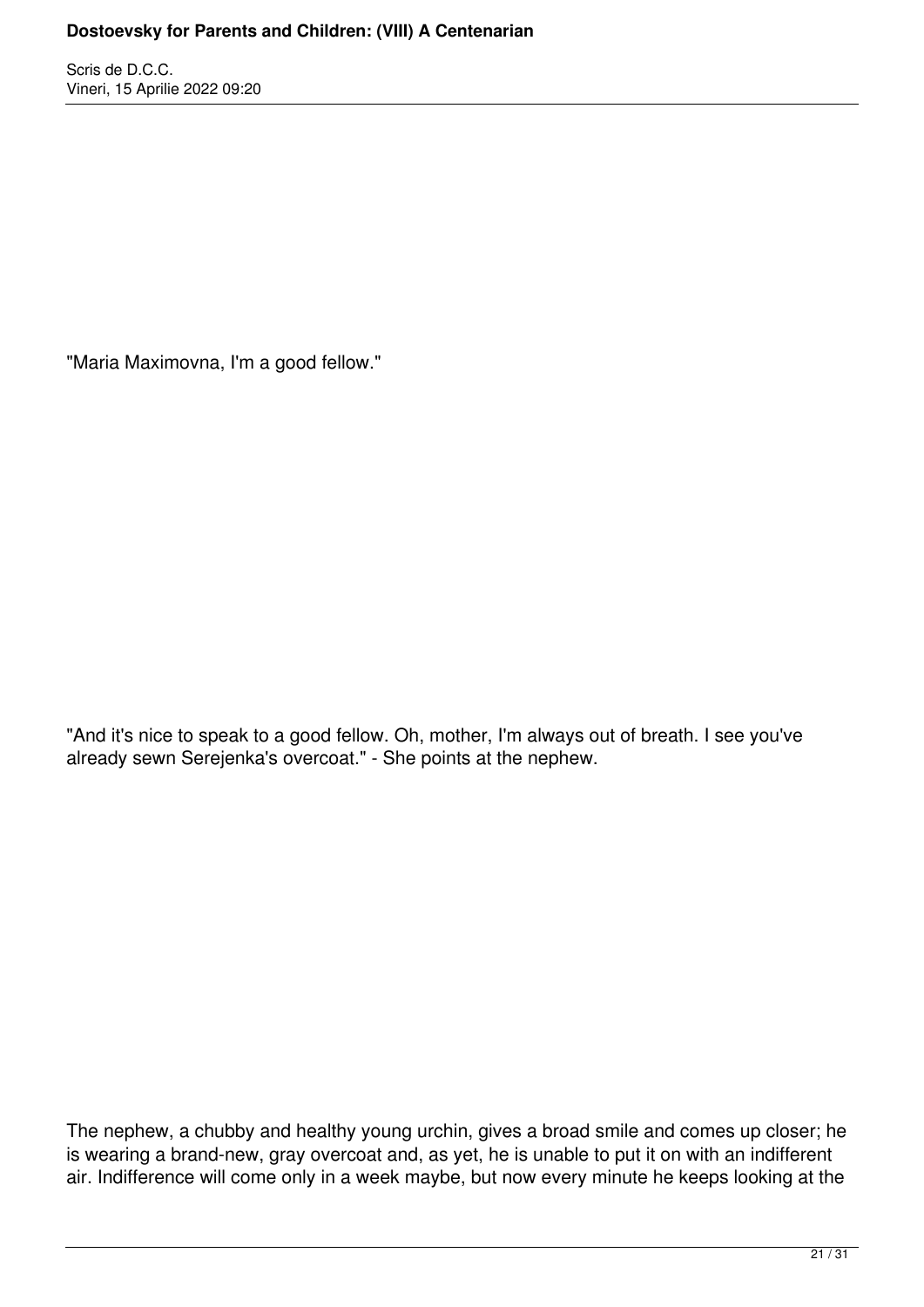Scris de D.C.C. Vineri, 15 Aprilie 2022 09:20

cuffs, the facing and, generally, at himself, in the mirror, and he feels a special respect for himself.

"Now, come and turn" - chatters the barber's wife. "Just look, Maximovna, what an overcoat we've tailored! Six roubles to the kopeck! Prokhorych says that nowadays 'tisn't worth starting the job for less; you'd be shedding tears yourself, while this one - there will be no end to its wear. See, what cloth! -Do turn, you! What a lining! And how solid! -Turn, I'm telling you! Thus money flows away, Maximovna ! That's the last we saw of our kopecks!"

"Yes, dear, living has grown so expensive nowadays - simply impossible! Better you don't talk about this: it just upsets me" - spiritedly remarks Maximovna, who is still out of breath.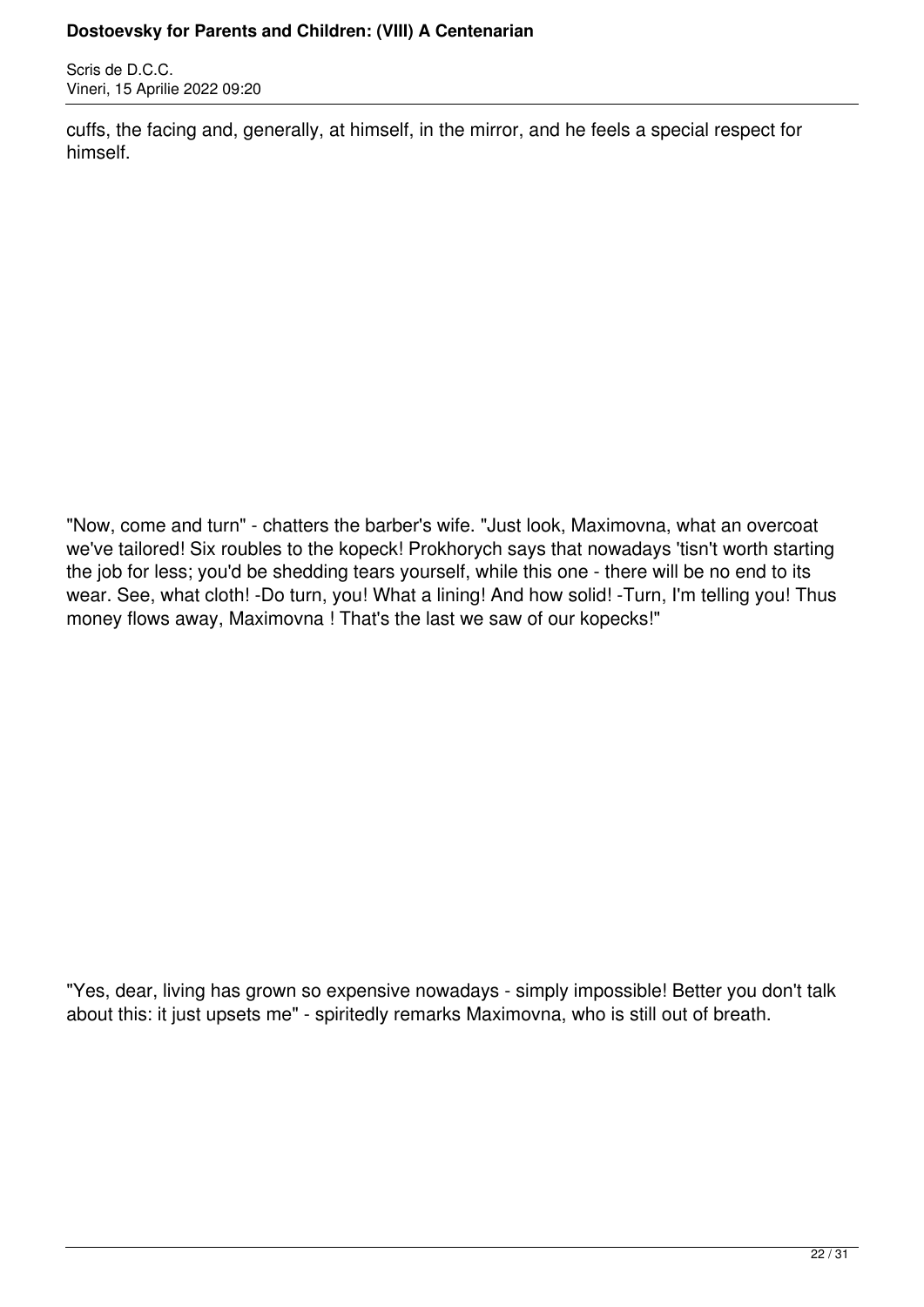"Now, that's enough!" observed the host. "It's time to have a bite! What's that, Maria Maximovna, I can see you must be quite tired out!"

"Why, good man, indeed I am tired - d'you see, it's a warm day; sunny. Now - I ponder - I 'll call on them . . . . What's the use of lying all the time! Oh ! . . . On my way here I met a little lady, a young one; she bought shoes for her children. 'You're tired, old dear' - she says. 'Here, take five kopecks and buy yourself a loaf of white bread ! ' And, d'you know, I did take the five kopecks . .  $\mathbf{r}$ .

"Now, grandmother, first you better rest a while. See, how you're losing breath today!" -suddenly observed the host, with emphasized solicitude.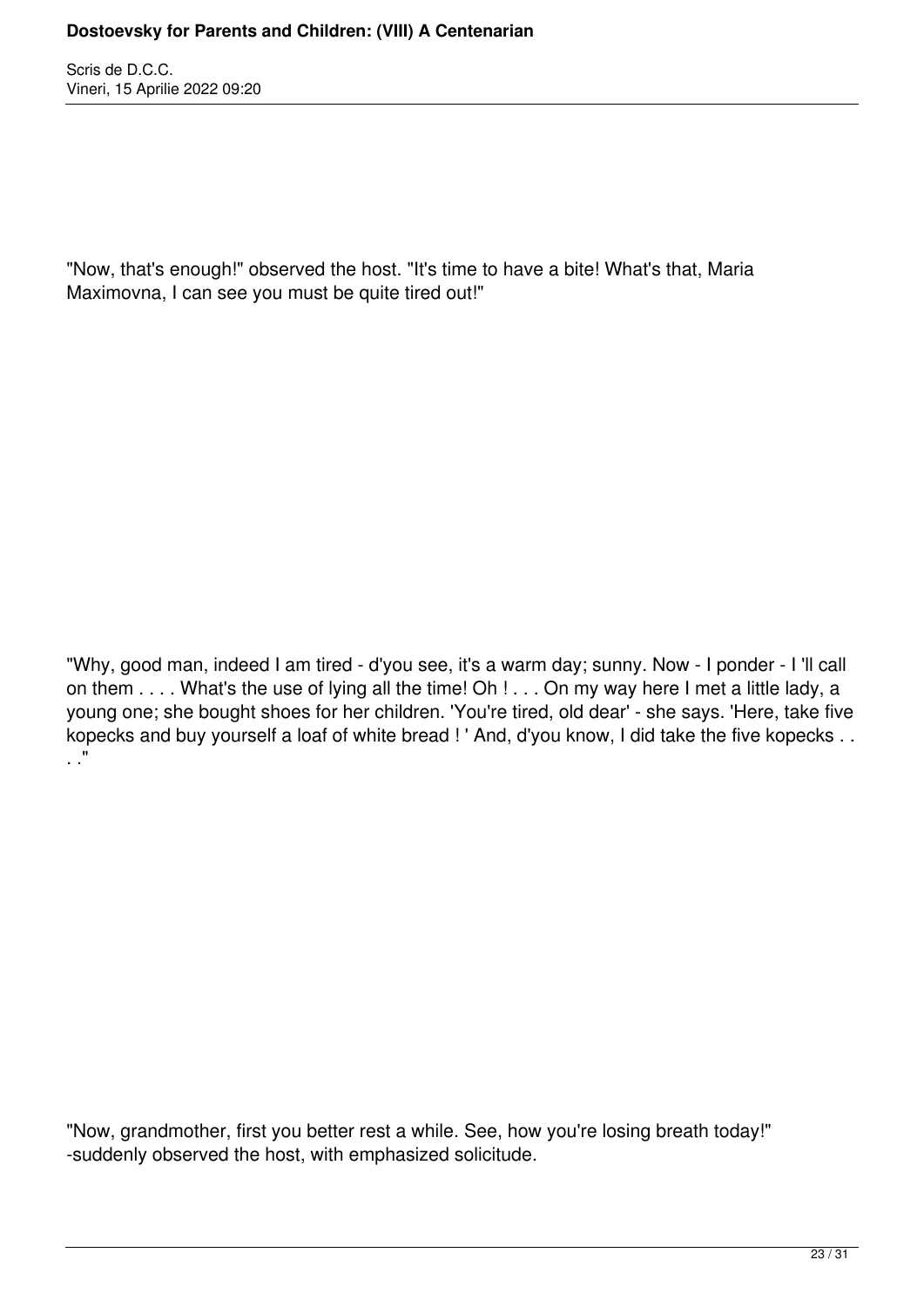Everybody is looking at her: indeed, suddenly she has grown so pale; her lips have turned quite white. She also is staring at everybody, but somehow dimly.

"Here" - I ponder -" gingerbreads for little children . . . see, the five kopecks. . . ."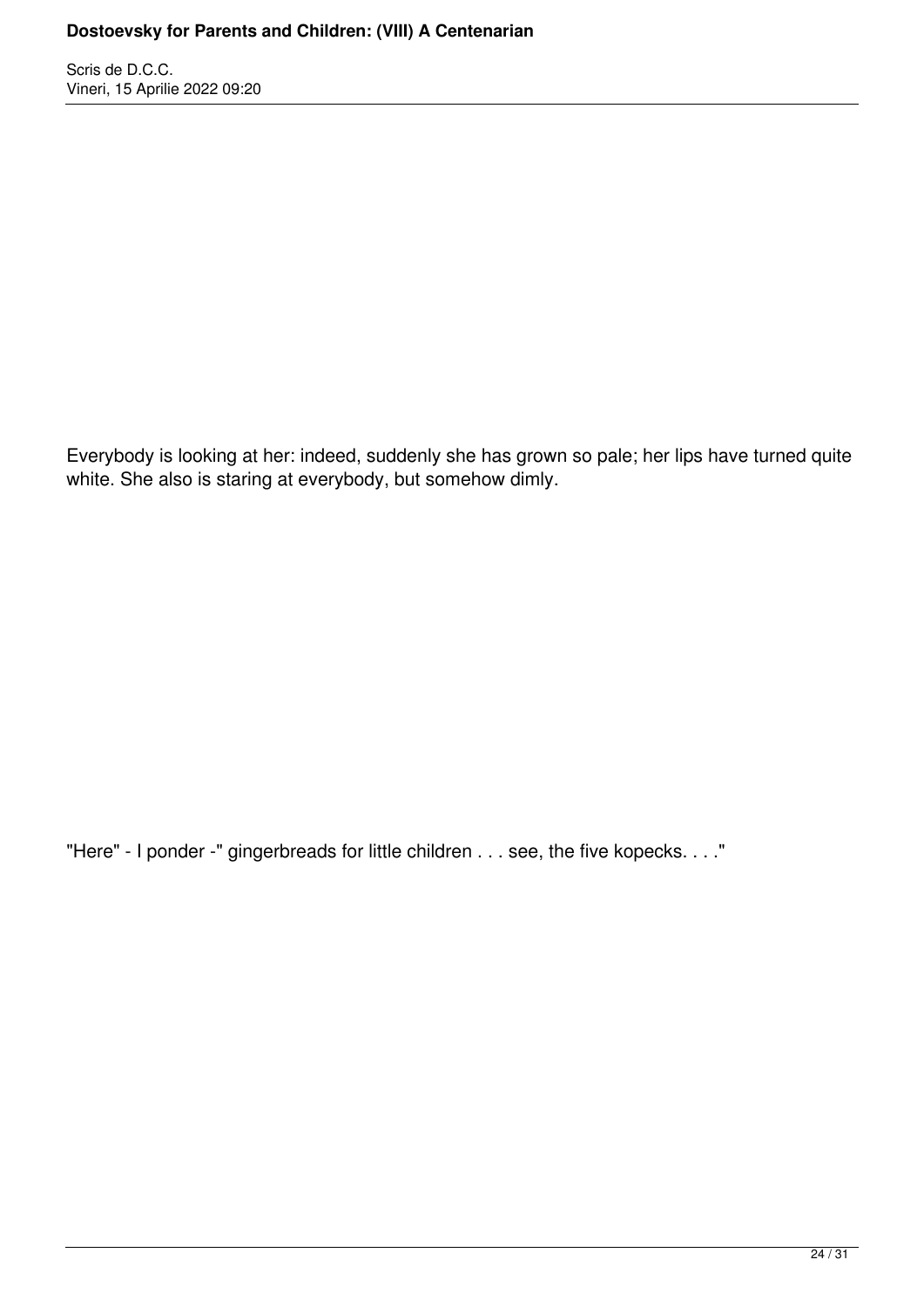Scris de D.C.C. Vineri, 15 Aprilie 2022 09:20

And again she stops, to catch her breath. Everybody becomes silent, just for about five seconds.

"What's the matter, grandmother ?" asks the host, bending over her.

But grandmother made no reply. Again there was silence for about five seconds. The old woman, as it were, had become even whiter, while her whole face had shrunk. Her eyes became motionless and a smile froze on her lips.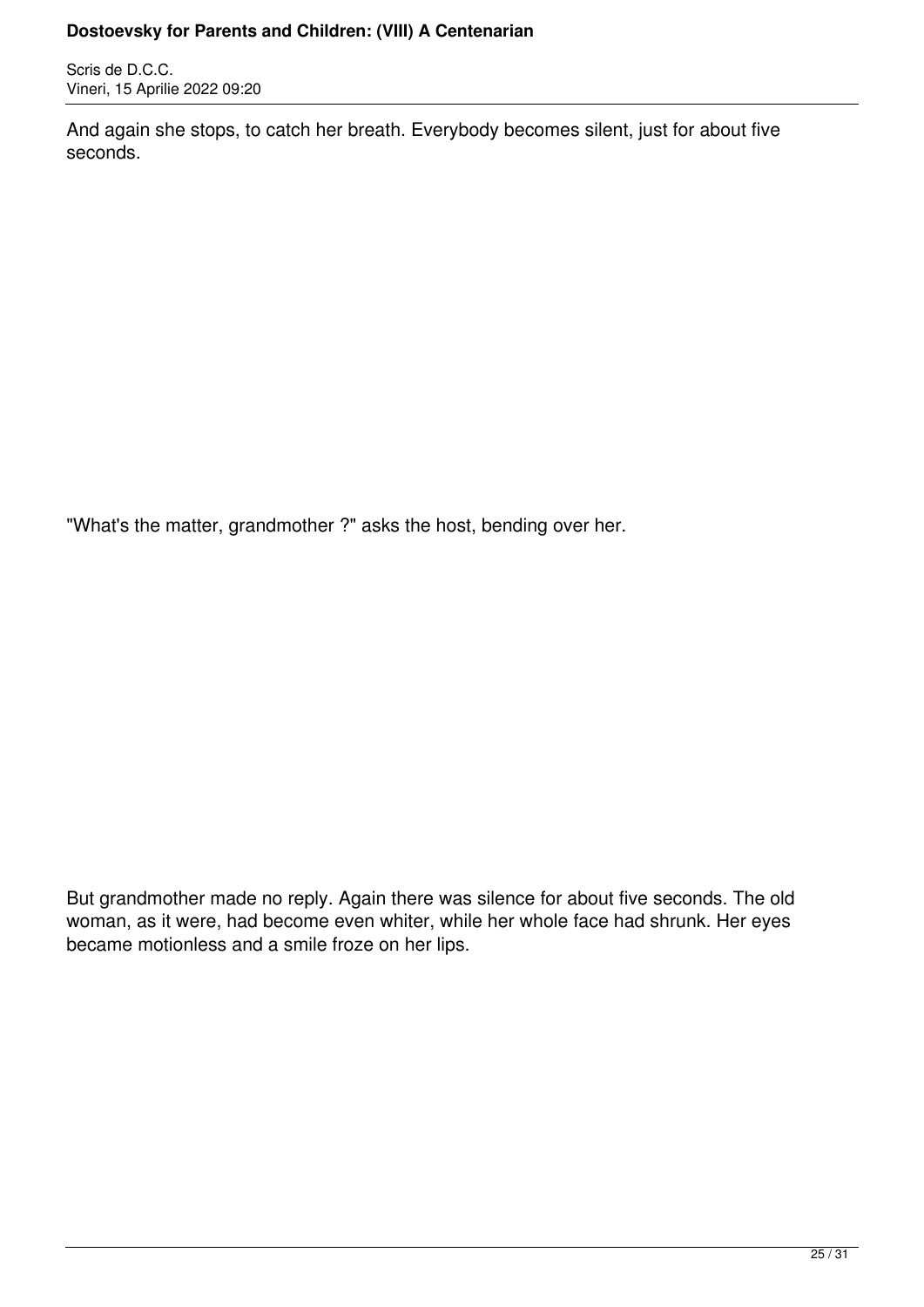"A priest should be sent for! . . ." - the guest suddenly, half aloud, speaks from behind them.

"Yes . . . but . . . isn't it too late ?" . . . mumbles the host.

"Grandmother! Hear! Grandmother!" - cries the barber's wife, turning to the old woman and suddenly seized with alarm. But grandmother is immobile, only her head begins to incline sideways. In her right hand, which rests on the table, she is holding that five-kopeck coin, while her left band remains on the shoulder of her great-grandson Misha-a boy of six. He stands motionless and, with his eyes wide open, stares at his great-grandmother.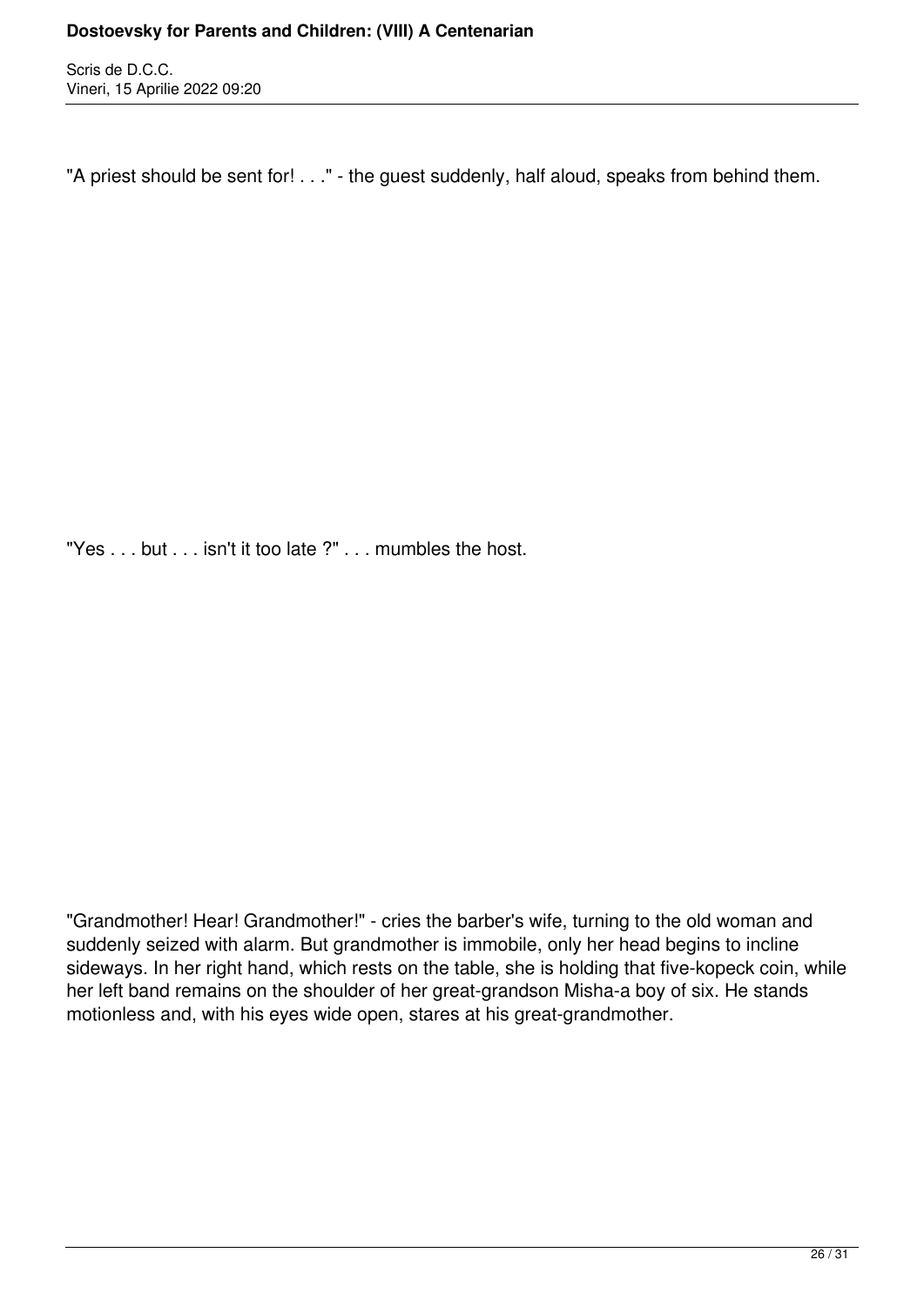"She has passed away I "- measuredly and solemnly pronounces the host, stooping and crossing himself lightly.

"That's it! I could see her all sinking down" - warmly and abruptly says the guest. He is quite astounded and looks around at everybody.

"Oh, God! What a thing! How are we going to manage it, Makarych? Shall we put her there?" the hostess hastily twitters, quite upset.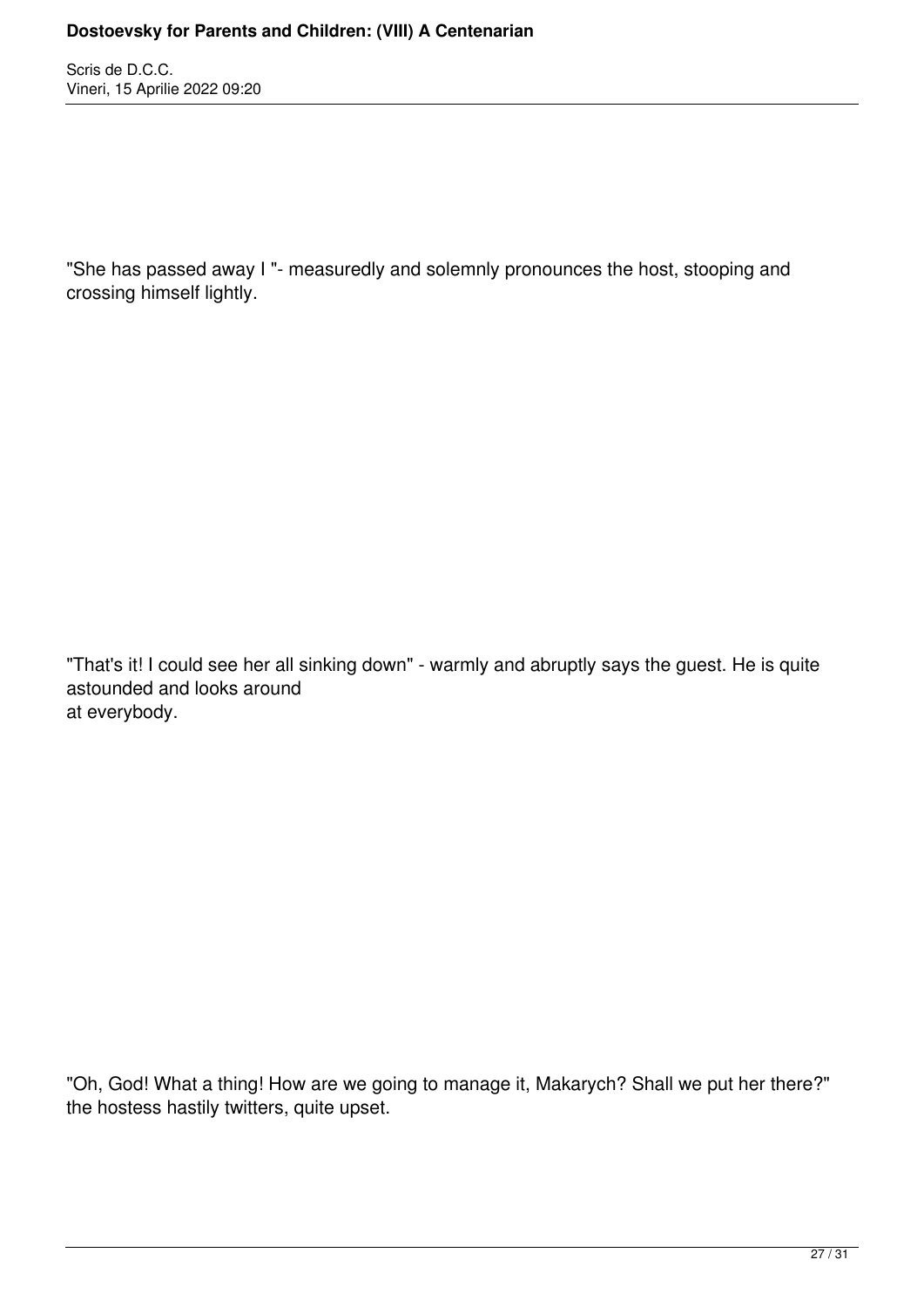"Hither-thither" - sedately retorts the host. "We'll manage it ourselves. Isn't she a relative of yours? But I must go and report it."

"A hundred and four years! Just think!" - the guest keeps repeating in a state of ever-increasing affection. Somehow, he even turns red all over.

"Yes, in recent years she began to forget life itself" - still more solemnly and more soberly remarks the host, looking for his hat and taking his cloak.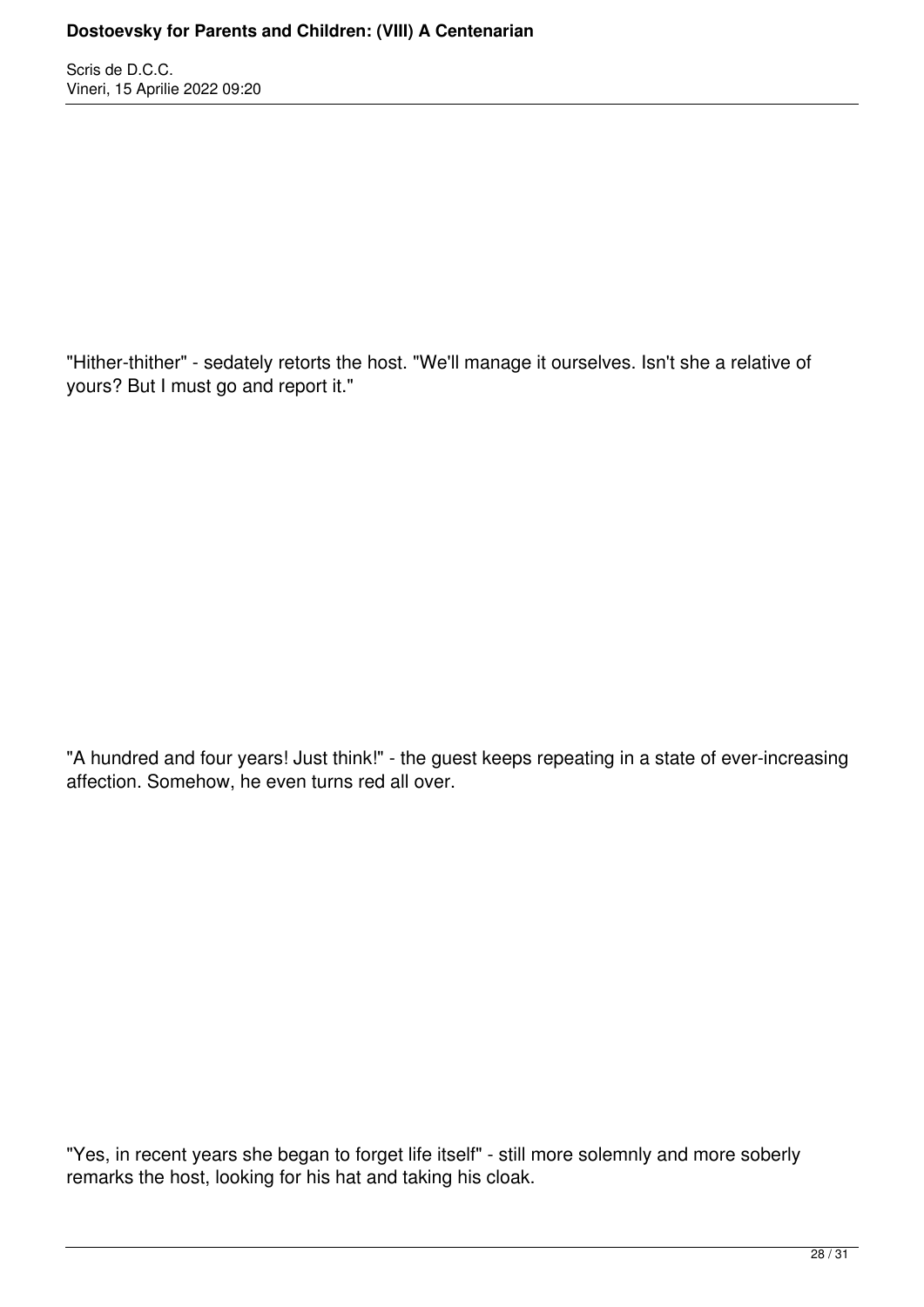"And only a minute ago she was laughing, and how cheerful she was! See, the five-kopeck coin in her hand! 'Gingerbreads' - she said. Oh, oh! Such is our life!"

"Well, let's go, Petr Stepanych!" - the host cuts short his guest, and they both depart.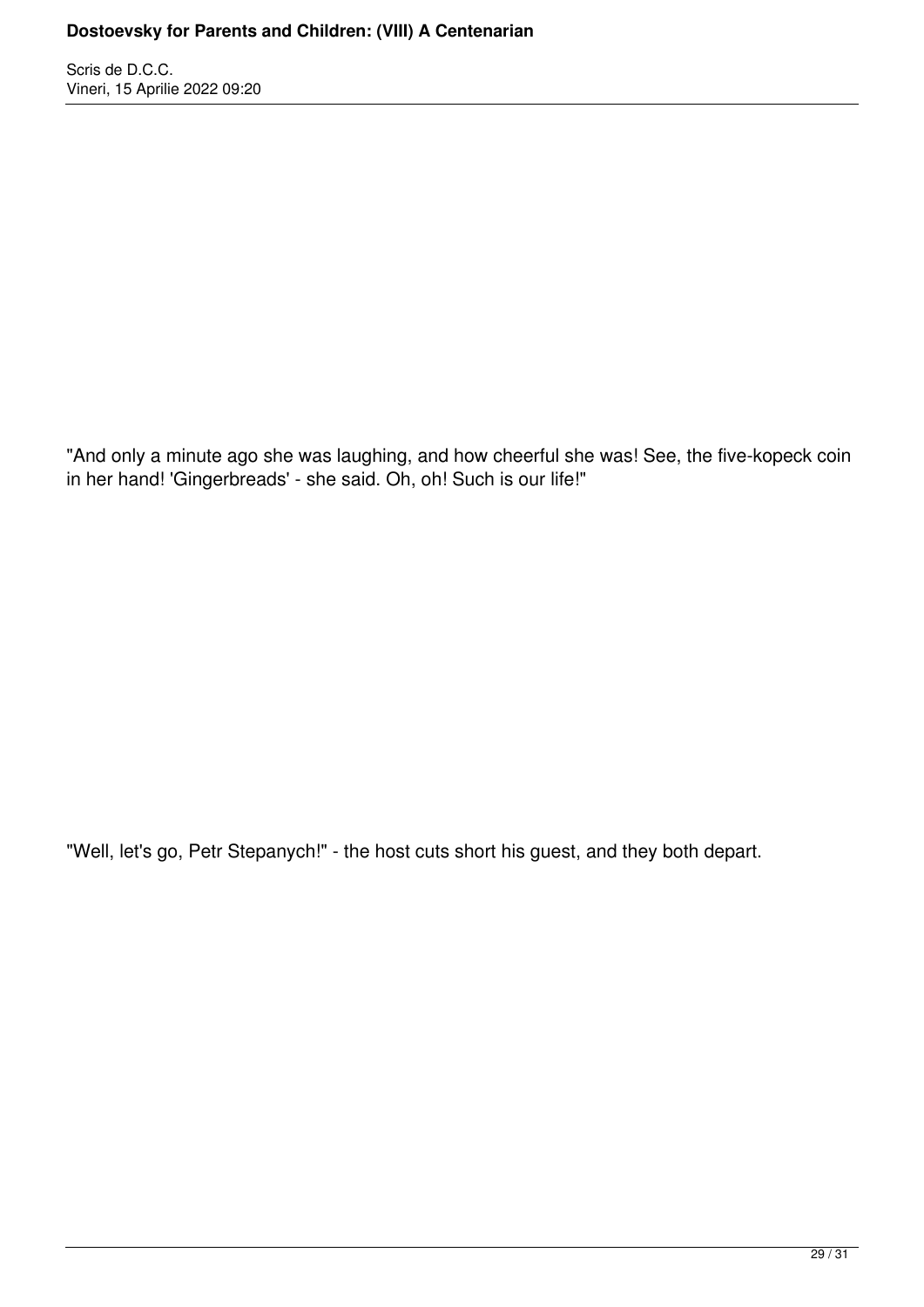Scris de D.C.C. Vineri, 15 Aprilie 2022 09:20

Of course, over such a one no tears are shed. A hundred and four years - "and she passed away painlessly and unashamed." The hostess sent to the neighbors for help. The neighbor women came running in haste, listening almost with pleasure to the news, sighing and screaming.

It goes without saying that, to begin with, a samovar was brought in. Children with an astonished air, hiding in a corner, stare at the dead grandmother. No matter how long Misha may live, he will remember the little old woman - how she died, pressing her hand upon his shoulder. Well, and when he dies, no one on earth will learn that once upon a time there lived such an old woman, and that she had lived one hundred and four years - how and what for, God only knows. Thus, millions of people pass away: they live unnoticed and they die unnoticed. Only, perhaps, in the instant of death itself of these centenarians - both men and women - there is something touching, as it were, and calm, even solemn and pacifying: even in our time, one hundred years strangely affect men. God bless the lives and deaths of simple, kind folks!

However, this is but a light and themeless little scene. Truly, one intends to recount, from among the things heard in the course of the month, something more entertaining, but when one starts writing, it develops that the thing either cannot be recorded or that it is irrelevant, or else